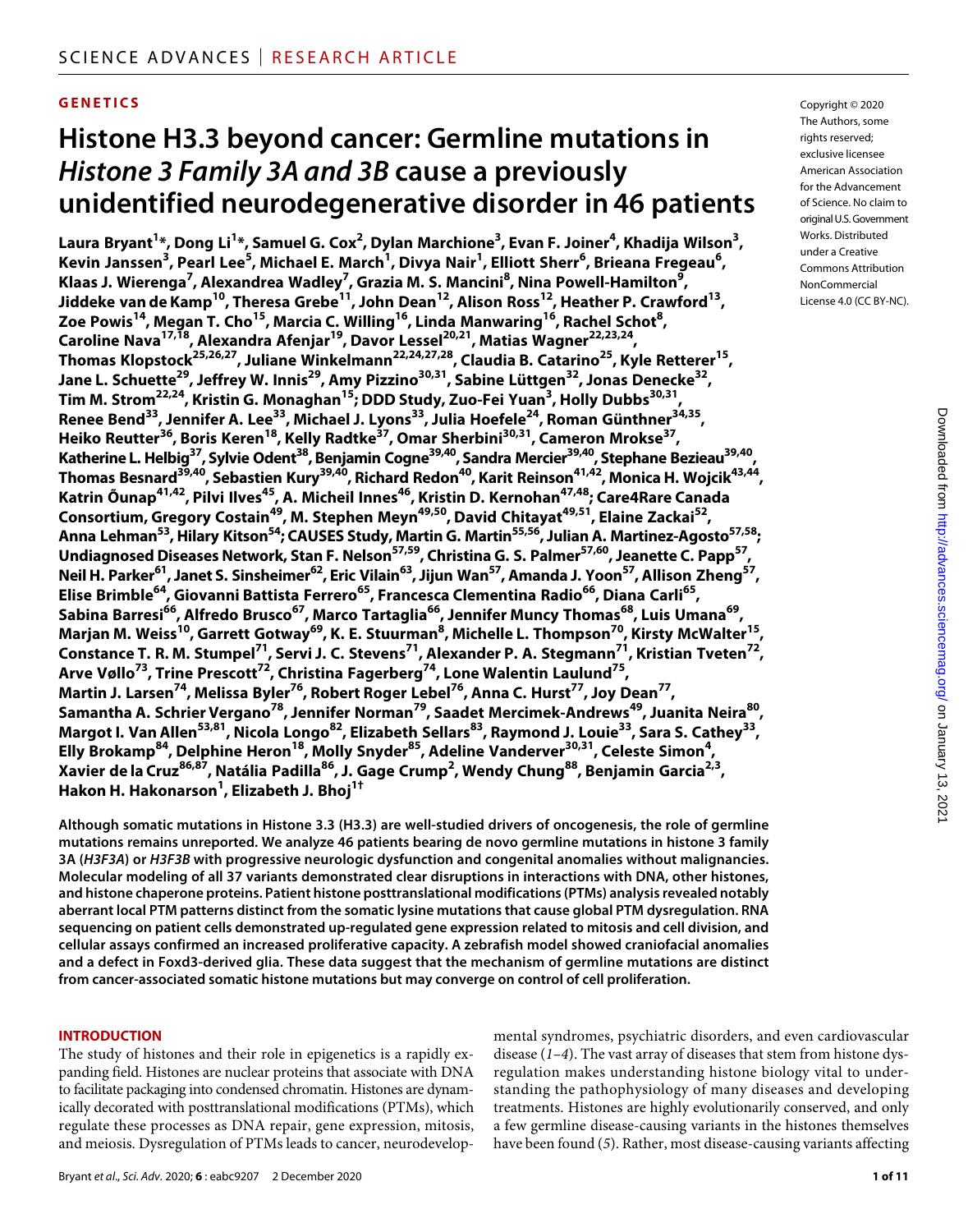histone regulation are found in histone-modifying proteins or histone chaperones. Somatic mutations in histone H3.3 (H3.3), encoded by both *H3F3A* and *H3F3B*, have recently been identified in pediatric glia and other tumors. This discovery revolutionized the field of epigenetic changes in tumors and how they lead to cancer progression (*6*). There has been one case report suggesting a relationship between a neurodevelopmental syndrome and *H3F3A*, but no additional patients or functional data have been published previously (*7*). Studying how histone mutations cause disease can provide the key to understanding how mutations in the histone network lead to disease.

Histone 3 family 3 (H3F3) histones (H3.3) mark active genes, maintain epigenetic memory, and maintain heterochromatin and telomeric integrity. Every nucleosome contains a version of H3. H3.1 and H3.2 are canonical histones that are replication dependent and, therefore, added to chromatin only during DNA replication. H3.3, however, is a replication-independent variant, which differs from the canonical H3.1 and H3.2 by only five and four amino acids, respectively (*8*). *H3F3A* and *H3F3B* code for an identical protein product, H3.3, a 135–amino acid protein (after cleavage of the first methionine) with a histone tail, four  $\alpha$  helices, and two loop domains. These genes, however, contain different regulatory and coding sequences, which lead to different expression patterns and levels for *H3F3A* and *H3F3B*. Both *H3F3B* and *H3F3A* are expressed ubiquitously, during development and throughout life, with relatively high levels of expression in the brain, testes, ovaries, and uterus (*9*).

Because of the biologic importance of *H3F3A* and *H3F3B*, their orthologs have been studied extensively in multiple model organisms. When both *H3f3a* and *H3f3b* are knocked out in mice, it causes embryonic lethality at embryonic day 6.5, and reduced expression leads to sterility, growth retardation, and increased neonatal lethality

<sup>1</sup>Center for Applied Genomics, Children's Hospital of Philadelphia, Philadelphia, PA 19104, USA. <sup>2</sup>Department of Stem Cell Biology and Regenerative Medicine, Keck School of Medicine, University of Southern California, CA 90033, USA. <sup>3</sup>Epigenetics Institute, Department of Biochemistry and Biophysics, Perelman School of Medicine, University of Pennsylvania, Philadelphia, PA 19104, USA. <sup>4</sup>Vagelos College of Physicians and Surgeons, Columbia University, New York, NY 10032, USA. <sup>5</sup>Abramson Family Cancer Research Institute, Perelman School of Medicine, University of Pennsylvania, Philadelphia, PA 19104, USA. <sup>6</sup>Department of Neurology, University of California, San Francisco, San Francisco, CA 94158, USA. <sup>7</sup>Department of Clinical Genomics, Mayo Clinic Florida, Jacksonville, FL 32224, USA. <sup>8</sup>Department of Clinical Genetics, Erasmus University Medical Center, 3015 CN Rotterdam, Netherlands. <sup>9</sup>Department of Medical Genetics, Alfred I. duPont Hospital for Children, Wilmington, DE 19810, USA. <sup>10</sup>Department of Clinical Genetics, VU Medical Center, Amsterdam, Netherlands. <sup>11</sup>Division of Genetics and Metabolism, Phoenix Children's Hospital, Phoenix, AZ 85016, USA. <sup>12</sup>Department of Medical Genetics, Aberdeen Royal Infirmary, Aberdeen, Scotland, UK. <sup>13</sup>Clinical and Metabolic Genetics, Cook Children's Medical Center, Fort Worth, TX 76104, USA. <sup>14</sup>Department of Emerging Genetic Medicine, Ambry Genetics, Aliso Viejo, CA 92656, USA. <sup>15</sup>GeneDx, 207 Perry Parkway, Gaithersburg, MD 20877, USA. <sup>16</sup>Division of Genetics and Genomic Medicine, Department of Pediatrics, Washington University in St. Louis, School of Medicine, St. Louis, MO 63110, USA. <sup>17</sup>Sorbonne Universités, UPMC Univ Paris 06, UMR S 1127, Inserm U 1127, CNRS UMR 7225, ICM, Paris, France. <sup>18</sup>AP-HP, Hôpital de la Pitié-Salpêtrière, Département de Génétique, F-75013 Paris, France. <sup>19</sup>Service de génétique, CRMR des malformations et maladies congénitales du cervelet et CRMR déficience intellectuelle, hôpital Trousseau, AP-HP, France. <sup>20</sup>Institute of Human Genetics, University Medical Center Hamburg-Eppendorf, 20246 Hamburg, Germany. <sup>21</sup>Undiagnosed Disease Program at the University Medical Center Hamburg-Eppendorf (UDP-UKE), Martinistrasse 52, 20246 Hamburg, Germany. <sup>22</sup>Institut für Neurogenomik, Helmholtz Zentrum München, Munich, Germany. <sup>23</sup>Institut für Humangenetik, Helmholtz Zentrum München, Munich, Germany. <sup>24</sup>Institut für Humangenetik, Technische Universität München, Munich, Germany. <sup>25</sup>Friedrich-Baur-Institute, Department of Neurology, Ludwig-Maximilians University, Ziemssenstr. 1a, 80336 Munich, Germany. 26German Center for Neurodegenerative Diseases (DZNE), Munich, Germany. 27Munich Cluster for Systems Neurology, SyNergy, Munich, Germany. <sup>28</sup>Klinik und Poliklinik für Neurologie, Klinikum rechts der Isar, Technische Universität München, Munich, Germany. <sup>29</sup>Division of Genetics, Metabolism, and Genomic Medicine, Department of Pediatrics and Communicable Diseases, University of Michigan, Ann Arbor, MI 48109, USA. <sup>30</sup>Division of Neurology, Children's Hospital of Philadelphia, Philadelphia, PA 19104, USA. <sup>31</sup>Perelman School of Medicine, University of Pennsylvania, Philadelphia, PA 19103, USA. <sup>32</sup>Department of Pediatrics, University Medical Center Eppendorf, 20246 Hamburg, Germany. 33Greenwood Genetic Center, Greenwood, SC 29646, USA. 34Department of Nephrology, Klinikum Rechts der Isar, Technical University Munich, Munich, Germany. <sup>35</sup>Institute of Human Genetics, Klinikum Rechts der Isar, Technical University Munich, Munich, Germany. <sup>36</sup>Department of Neonatology and Pediatric Intensive Care, Children's Hospital, University Hospital Bonn & Institute of Human Genetics, University Hospital Bonn, Bonn, Germany. <sup>37</sup>Department of Clinical Genomics, Ambry Genetics, Aliso Viejo, CA 92656, USA. <sup>38</sup>CHU Rennes, Service de Génétique Clinique, CNRS UMR6290, University Rennes1, Rennes, France.<br><sup>39</sup>CHU Nantes, Service de Génétique Médicale, 9 quai Nantes, France. <sup>41</sup>Department of Clinical Genetics, United Laboratories, Tartu University Hospital, Tartu, Estonia. <sup>42</sup>Institute of Clinical Medicine, University of Tartu, Tartu, Estonia. <sup>43</sup>Division of Genetics and Genomics and Division of Newborn Medicine, Department of Medicine, Boston Children's Hospital, Harvard Medical School, Boston, MA 02115, USA. <sup>44</sup>Broad Institute, Cambridge, MA 02142, USA. <sup>45</sup>Radiology Department of Tartu University Hospital and Institute of Clinical Medicine, University of Tartu, Tartu, Estonia.<br><sup>46</sup>Alberta Children's Hospital R Hospital of Eastern Ontario Research Institute, Ottawa, Ontario K1H8L1, Canada. <sup>48</sup>Newborn Screening Ontario (NSO), Children's Hospital of Eastern Ontario, Ottawa, Ontario, Canada. <sup>49</sup>Division of Clinical and Metabolic Genetics, Department of Pediatrics, University of Toronto, The Hospital for Sick Children, Toronto, Ontario, Canada. <sup>50</sup>The Center for Human Genomics and Precision Medicine, School of Medicine and Public Health, University of Wisconsin - Madison, Madison, Wisconsin 53705, USA. <sup>51</sup>The Prenatal Diagnosis and Medical Genetics Program, Mount Sinai Hospital, Toronto, Ontario, Canada. <sup>52</sup>Division of Human Genetics, Children's Hospital of Philadelphia, Philadelphia, PA 19104, USA. <sup>53</sup>Department of Medical Genetics, University of British Columbia, Vancouver, Canada. <sup>54</sup>Department of Pediatrics, University of British Columbia, Vancouver, Canada. <sup>55</sup>Division of Gastroenterology and Nutrition, Department of Pediatrics, Mattel Children's Hospital, Los Angeles, CA 90095, USA. <sup>56</sup>Eli and Edythe Broad Center of Regenerative Medicine and Stem Cell Research and the David Geffen School of Medicine, UCLA, Los Angeles, CA 90095, USA.<sup>57</sup>Department of Human Genetics, David Geffen School of Medicine, UCLA, Los Angeles, CA 90095, USA. <sup>58</sup>Division of Medical Genetics, Department of Pediatrics, David Geffen School of Medicine, UCLA, Los Angeles, CA 90095, USA. <sup>59</sup>Department of Pathology and Laboratory Medicine, David Geffen School of Medicine, UCLA, Los Angeles, CA 90095, USA. <sup>60</sup>Institute for Society and Genetics, Department of Psychiatry and Biobehavioral Sciences, David Geffen School of Medicine, UCLA, Los Angeles, CA 90095, USA. <sup>61</sup>David Geffen School of Medicine, Los Angeles, CA 90095, USA. 6290995, USA. 6290995, USA. 629095, USA. 62 <sup>63</sup>Center for Genetic Medicine Research, Children's National Medical Center, Washington, DC 20010, USA. <sup>64</sup>Department of Neurology and Neurological Sciences, Stanford Medicine, Stanford, CA 94305, USA. <sup>65</sup>Department of Public Health and Pediatrics, University of Torino, Turin, Italy. <sup>66</sup>Genetics and Rare Diseases Research Division, Ospedale Pediatrico Bambino Gesù, Rome, Italy. <sup>67</sup>Department of Medical Sciences, University of Torino, Turin, Italy. <sup>68</sup>Pediatrics and Neurology and Neurotherapeutics, UT Southwestern Medical Center, Dallas, TX 75390, USA. <sup>69</sup>Genetics and Metabolism, UT Southwestern Medical Center, Dallas, TX 75390, USA. <sup>70</sup>HudsonAlpha Institute for Biotechnology, Huntsville, AL 35806, USA. 71Department of Clinical Genetics, Maastricht University Medical Center, Maastricht, Netherlands. 72Department of Medical Genetics, Telemark Hospital Trust, 3710 Skien, Norway.<sup>73</sup>Department of Pediatrics, Hospital of Østfold, 1714 Grålum, Norway.<sup>74</sup>Department of Clinical Genetics, Odense University Hospital, Odense, Denmark. <sup>75</sup>H.C. Andersen Children's Hospital, Odense University Hospital, Odense, Denmark. <sup>76</sup>SUNY Upstate Medical University, Syracuse, NY 13210, USA. <sup>77</sup>University of Alabama at Birmingham, Birmingham, AL 35294, USA. <sup>78</sup>Division of Medical Genetics and Metabolism, Children's Hospital of The King's Daughters, Norfolk VA 23507, USA. <sup>79</sup>INTEGRIS Pediatric Neurology, Oklahoma City, OK 73112, USA. <sup>80</sup>Department of Human Genetics, Emory University, Atlanta, GA 30322, USA. <sup>81</sup>Medical Genetics Programs, Provincial Health Shared Services BC and Vancouver Island Health Shared Services BC, Canada. 82Division of Medical Genetics, Department of Pediatrics, Department of Pediatrics, Department of Pediatrics, Depar <sup>85</sup>Child Neurology, UT Southwestern Medical Center, Dallas, TX 75390, USA. <sup>86</sup>Vall d'Hebron Institute of Research (VHIR), Universitat Autònoma de Barcelona, Barcelona, Spain.<br><sup>87</sup>Institució Catalana de Recerca i Estudis New York, NY 10032, USA. \*Co-first authors.

†Corresponding author. Email: bhoje@email.chop.edu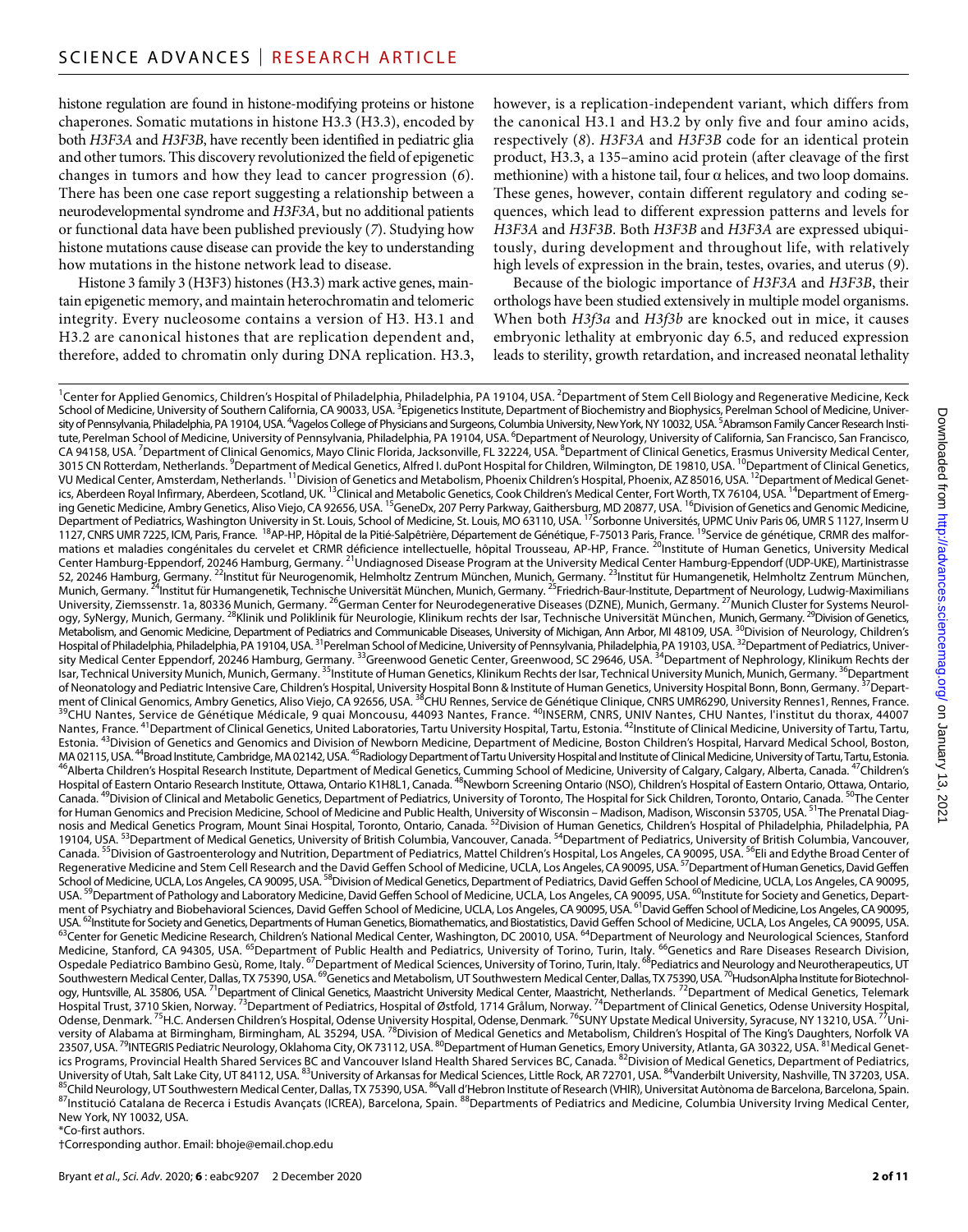(*10*). Disrupting either *His3.3A* or *His3.3B* in *Drosophila* is tolerated; however, disrupting both leads to sterility and increased lethality (*11*). While knockout models have been studied in mice and *Drosophila*, germline missense mutations have not. There have been many studies in yeast that show the lethality of various missense mutations, but it is difficult to infer whether that means missense mutations in humans would also have a profound effect (*12*).

In this work, we have identified a cohort of 46 unrelated patients bearing de novo heterozygous germline missense mutations in *H3F3A* or *H3F3B* with a core phenotype of progressive neurologic dysfunction and congenital anomalies. Notably, although all known H3.3 mutations in humans cause cancer, none of the patients in our cohort have cancer. These mutations are distinct and appear to be acting, although it is a completely different pathogenic mechanism than the cancer-causing mutations. The mutations are spread throughout the coding sequence, and neither the location of the mutation nor whether the mutation is in *H3F3A* or *H3F3B* appears to affect the phenotype. The breadth of these previously unidentified diseasecausing mutations in *H3F3A* and *H3F3B* provides evidence for how sensitive the neural-related functions of H3.3 are to small variation.

#### **RESULTS**

#### **Patient mutations and phenotype**

Our patient cohort consists of 46 unrelated patients bearing de novo germline missense mutations in *H3F3A* or *H3F3B* (Fig. 1). Both *H3F3A* and *H3F3B* code for H3.3. Therefore, a heterozygous mutation in either gene would affect only about 25% of the total H3.3 in the cell, depending on different expression levels from the two genes. None of the patients have malignancies, but they share a phenotype of developmental delay, usually severe and often progressive, with mostly minor congenital anomalies (Table 1). These patients were identified through exome or genome sequencing performed for the indication of neurodevelopmental delays and/or congenital anomalies (Table 1, fig. S1, and table S1). There is substantial phenotypic heterogeneity in the patients, and future individuals are likely to be identified using unbiased molecular testing. Notably, 9 of the 46 patients (21%) have demonstrated clinical neurologic degeneration, which suggests that this may be a progressive disorder. Multiple patients (26% of the cohort) have cortical atrophy on brain magnetic resonance imaging (MRI), even without intractable epilepsy. For example, the oldest patient in this cohort (32 years) developed seizures at the age of 14 years and a progressive spastic paraparesis starting at the age of 29 years.

The severity of the phenotype does not correlate with the location of the mutation or whether the mutation is in *H3F3A* or *H3F3B*. Four unrelated patients have the p.T45I mutation and exhibit the full range of the phenotype severity. The age at sitting for patients with the p.T45I mutation ranges from 8 months to not achieved within 4.5 years. The age at walking was 21 months, 2 years, and 3 years and not achieved at 4.5 years. One exhibited developmental regression, while the other three did not, and only one has seizures. Even the tone abnormalities are inconsistent with three exhibiting hypotonia, while one has hypertonia. This strongly suggests that the variation in phenotype is not due to the location of the mutation but rather due to either modifying alleles or environmental factors.

Five mutations [*H3F3A* (NM\_002107.4) p.R17G, p.T45I, p.A114G, p.Q125R, and *H3F3B* (NM\_005324.4) p.P121R] were detected in two or more unrelated patients. p.Q125R was found in *H3F3A* in three individuals and in a different individual in *H3F3B*, while p.P121R was found in *H3F3A* in one individual and in *H3F3B* in two other individuals. Notably, in two patients, the mutations (*H3F3A* p.Q125R and p.V117L) were identified only by trio genome sequencing after negative exome sequencing, as the last exon of *H3F3A* is currently not covered by some exome capture kits. We speculate that similar mutations in *H3F3A* may be underdiagnosed in current exome studies. It should be noted for nomenclature consistency purposes that, historically, many publications on H3.3 exclude the initiator methionine in the residue count. In this publication, we will use the traditional histone nomenclature and exclude the first methionine. However, we will include traditional human genetics nomenclature in the clinical table of mutations and include this first residue in the mutation notation.

One mutation in *H3F3B* (p.S146X) is only present in the alternate transcript. It is p.V117V in the canonical transcript. Although the mutation is only in the alternate transcript, the patient phenotype is consistent with the rest of the cohort, and the patient cells have the same phenotype as the other patient cells analyzed. The role of the alternate transcript is currently unknown and requires additional study.

These 37 unique missense mutations in 46 patients are all de novo and, with one exception (*H3F3A* c.362 T > A; p.M120K, 1 incidence), are not found in a large database of 138,632 controls, the Genome Aggregation Database (gnomAD) (*13*). Upon closer view of the raw data for this p.M120K variant, it may be a technical mapping error, as it is only present on one strand and did not meet the previous Exome Aggregation Consortium (ExAC) quality control criteria for reporting. In the general population, both genes have a very low rate of missense variants; the gnomAD missense *Z* score is 3.21 for *H3F3A* and 2.95 for *H3F3B* (>2 is significant) (*13*).

#### **Computational modeling of patient mutations**

It is likely that these variants are pathogenic through various different mechanisms, as they are found throughout the entire coding sequence



**Fig. 1.** *H3F3A* **mutations (NM\_002107.4) and** *H3F3B* **mutations (NM\_005324.4).** N, 1, 2, and 3 refer to the N-Helix, Helix-1, Helix-2, and Helix-3 of H3.3, respectively. Upper mutations are encoded by *H3F3B*, and lower mutations are encoded by *H3F3A*. Red arrows indicate mutations found in two or more unrelated patients. A few variants, p.N108S, p.P121R, and p.Q125R, were found in the same position in both *H3F3A* and *H3F3B*. \*p.S146X is only present in an *H3F3B* alternate transcript not shown here.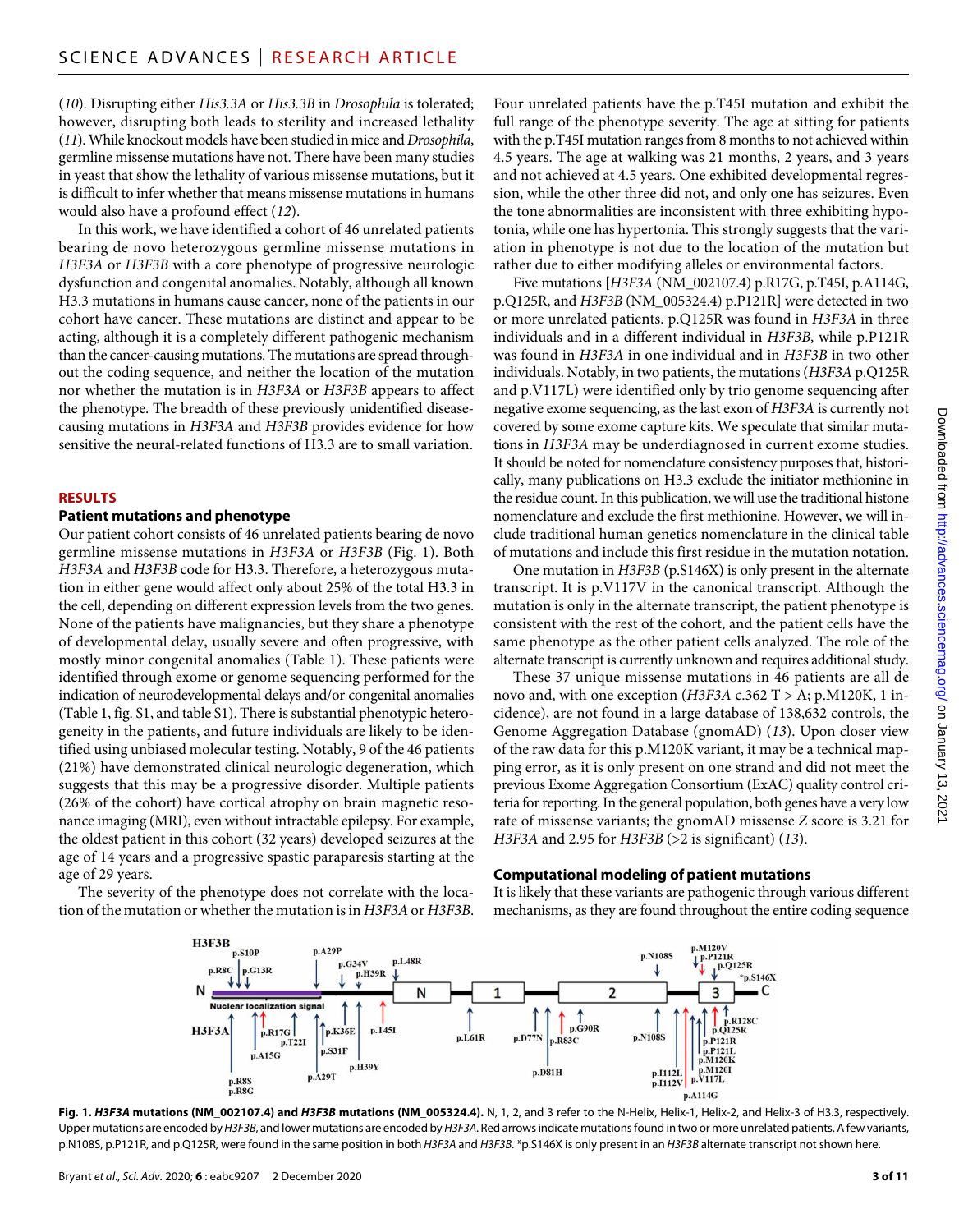in different domains. To explore these mechanisms further, we used molecular modeling of all 37 of the variants reported here. These 37 variants were mapped to a total of 25 loci distributed over several experimental structures. Eleven locations were in the structure of H3.3 in the nucleosome; at the sequence level, they spread from central positions to near the C-terminal end of H3.3. The remaining 14 loca-

**Table 1. Clinical findings of affected patients.** Developmental delay was seen in varying degrees in the majority of patients; hypotonia, poor growth, oculomotor abnormalities, seizures, abnormal skull shape, and microcephaly were also commonly seen in the patients.

| 33 H3F3A/13 H3F3B                                                           |                   |
|-----------------------------------------------------------------------------|-------------------|
| 25 unique H3F3A/12 unique<br>H3F3B variants                                 |                   |
| 3 variants in both H3F3A and B                                              |                   |
| 27 males/19 females                                                         |                   |
| Ages: 2 months to 32 years; 3<br>deceased at 2, 10 months, and<br>2.5 years |                   |
| Growth                                                                      |                   |
| Height undergrowth                                                          | 15/46 (33%)       |
| Height overgrowth                                                           | 5/46 (11%)        |
| Weight undergrowth                                                          | 4/37 (11%)        |
| Weight overgrowth                                                           | 9/37(27%)         |
| Microcephaly                                                                | 12/46 (26%)       |
| Development/neurologic                                                      |                   |
| Achieved independent sitting<br>(range: 6 months to 7 years)                | 33/45 (73%)       |
| Achieved independent walking<br>(range: 15 months to 8 years)               | 25/41 (61%)       |
| Spoke at least one word<br>(range: 12 months to 6 years)                    | 16/43 (37%)       |
| Progression of neurologic disease                                           | 9/46 (20%)        |
| Brain anomalies on imaging                                                  | 30/41 (73%)       |
| Cortical atrophy                                                            | 10/41 (24%)       |
| Seizures                                                                    | 23/46 (50%)       |
| Hypotonia                                                                   | 31/46 (67%)       |
| Spasticity                                                                  | 10/46 (22%)       |
| Contractures                                                                | 12/46 (22%)       |
| Oculomotor abnormalities                                                    | 25/46 (54%)       |
| Craniofacial                                                                |                   |
| High/prominent forehead                                                     | 14/46 (30%)       |
| Hypertelorism                                                               | 11/46 (24%)       |
| Craniosynostosis/abnormal head<br>shape (excluding plagiocephaly)           | 14/46 (30%)       |
| Other                                                                       |                   |
| Atrial septal defect                                                        | 8/46 (18%)        |
| Skeletal abnormalities                                                      | 16/46 (35%)       |
| Genital abnormalities                                                       | Males 12/27 (44%) |
|                                                                             | Females 0/19 (0%) |
| Chronic constipation                                                        | 11/45 (24%)       |

tions (as well as H39, which was also present in the nucleosome) were mapped to different complexes between H3.3 and epigenetic regulators. At the sequence level, they concentrated in the N-terminal tail of H3.3.

In Fig. 2 (top), we show the location of the variants in the H3.3 structure (for clarity, they are shown only in one H3.3 monomer) and (Fig. 2, bottom) a summary of the amount and type of interatomic contacts at each mutation locus. Together, these data suggest three broad scenarios for the variants' impact. In the first one, variants are likely to disrupt the H3.3-DNA interaction because the native residue is involved in a large number of contacts with the DNA. For instance, this would be the case of p.R83C because the arginine residue penetrates the DNA minor groove. In the second scenario, variants are more likely to disrupt the histone octamer, either because they affect the intramonomer contacts of H3.3 (e.g., p.Q125R) or because they may alter the interaction of H3.3 with other nucleosomal histones (e.g., p.L48R). In the third scenario, the variants disrupt histoneprotein binding such as the p.G90R mutation disrupting chaperone binding. In summary, through different mechanisms, the variants in this section are likely to affect the formation, the deposition, or the stability of the nucleosomes containing H3.3 or of the nucleosome pairing. This may result in a generalized loosening of chromatin structure in those processes requiring the incorporation of H3.3 to the nucleosome.

The available complexes between H3.3 and epigenetic regulators (Fig. 3A) involve short stretches of the H3.3 tail bound to sites of different shapes (Fig. 3B). The number of interprotein contacts at the variant locus may vary substantially. For example, p.H39 has 33 and 4 contacts with SETD2 (SET Domain Containing 2, Histone Lysine Methyltransferase) and ZMYND11 (Zinc Finger MYND-Type Containing 11) domains, respectively. We find that residues p.R8, p.S31, p.K36, and p.H39 are involved in more than 10 contacts across epigenetic regulators, suggesting that their mutation may disrupt one or more biologically relevant interactions. For the remaining residues,



**Fig. 2. Variant locations in the nucleosome.** At the top of the figure, we show the structure of the nucleosome with the H3.3 variants identified with spheres; the H3.3 monomer carrying them is colored in dark emerald green. The coloring of the variants reflects the predominating interactions at each location: DNA binding (magenta), intramonomer contacts (light orange), and contacts with other histones (dark blue). The same color code is used in the histogram below the structure, where we show the amount of the three interaction types at each location. Note that we use different *y* axis for these interactions: The *y* axis to the left corresponds to the H3.3-DNA binding contacts (magenta bars), and the *y* axis to the right corresponds to the intramonomer (light orange bars) and intermonomer contacts (dark blue bars).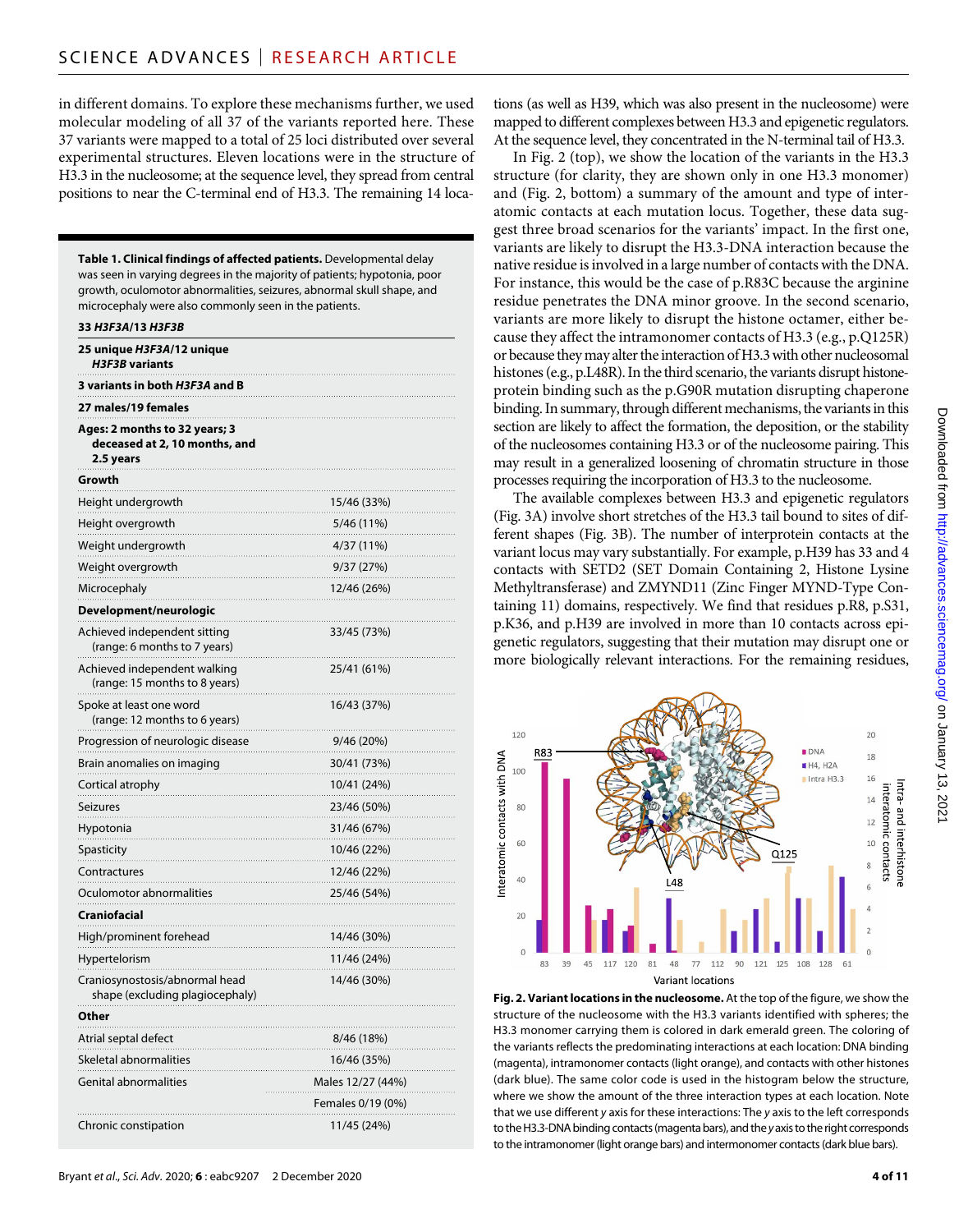

**Fig. 3. Variant locations in H3.3-epigenetic regulator complexes.** Variant locations could be mapped to the experimental structure of different complexes involving H3.3. In (**A**), we show the variants mapped and the gene names of the H3.3 partners in the corresponding complex. The same color is used for the lines originating in the same variant These complexes include CARM1 (Coactivator Associated Arginine Methyltransferase 1), ZMYND11, SETD2, NSD3 (Histone-lysine N-methyltransferase NSD3), MORC3 (MORC Family CW-Type Zinc Finger 3), MLLT3 (MLLT3 Super Elongation Complex Subunit), KDM1B (Lysine Demethylase 1B), and BRD4. In (**B**), we show the total amount of interatomic interactions at each location, for each H3.3-epigenetic regulator complex. To help interpretation, we give three examples where we can see the histone tail (blue spheres) interacting with its partner (continuous surface in light orange); the histone residue at the variant location is shown in magenta.

the number of interprotein contacts decreases rapidly, limiting our ability to interpret mutation impact. For example, visual analysis of the H3.3-BRD4 (Bromodomain-containing protein 4) complex shows that p.A15 barely participates in the complex between both proteins; contact analysis shows that p.A15 has only one interatomic contact with Brd4. Consequently, we conclude that destabilization of the H3.3-Brd4 complex is an unlikely explanation for pathogenic variants. A general mechanism that may also be valid for variants in the histone tail is that they may disrupt the internucleosome packing, an important interaction in which H3 tails are involved (*14*). In summary, most of the variants in this section are likely to affect the interaction between H3.3 and epigenetic regulators with consequences that will depend on the biological role of each complex, or they may loosen chromatin structure by disrupting internucleosome packing.

#### **Dysregulation of PTMs is distinct for each mutation**

To quantify this histone PTM dysregulation, patients' Epstein-Barr virus–transformed lymphoblasts (*H3F3A* p.A15G, *H3F3A* p.R17G, *H3F3A* p.T45I, *H3F3B* p.A29P, and *H3F3B* p.P121R) and primary fibroblasts (*H3F3A* p.R17G, *H3F3A* p.G90R, and *H3F3A* p.T45I) were obtained from patients and age- and ethnicity-matched controls. Histones were extracted and analyzed by nano–liquid chromatography–tandem mass spectrometry (LC-MS/MS) as previously described (*15*). This allowed for a rigorous and robust quantification of histone PTM levels, providing insight into the global epigenetic state in each cell type. For reference, the average of the control lymphoblasts is depicted in Fig. 4A. Notably, analysis of coefficients of variation both within and across patients and controls revealed that the distribution of histone PTM abundances was very similar (Fig. 4B). Although these data show modest changes compared to cells that express p.K27M- or p.K36M-mutant H3.3, which

display a near complete loss of di- and trimethylation at K27 or K36, a dominant negative effect cannot be ruled out (*16*).

It was also observed that the overall histone PTM variation was slightly greater in healthy donors than in patients. Nonetheless, some histone PTMs were reproducibly altered when comparing patients to controls (Fig. 4D). Although all patients share a common phenotype of developmental delay, only some of them developed major congenital malformations (i.e., cardiac and cranial anomalies). Further study of the specific local dysregulation during development may lead to insights into the transcriptional control in these processes (i.e., cardiac and cranial development). In general, the magnitude of the changes was modest and may reflect the cell types studied and developmental timing.

The tails of H3.3 and the other H3 histones (1 to 89 amino acids) are identical except for residue 31, where they contain alanine and serine, respectively. Because peptides are generated by cleavage at arginine residues, it is technically impossible to assign PTMs to a specific H3 histone, except in the case of p.A29P. For this case, two PTM abundances (K27 and K36) were compared between (i) protein transcribed from the mutant p.A29P allele from patient cells, (ii) protein transcript from the wild-type (WT) allele from the same patient cells, and (iii) protein transcribed from the two WT alleles from a control (Fig. 4E). These data show notable local deregulation of PTMs on the mutant protein, while the WT protein from the affected patient shows fewer differences from the control. This is a more minor effect than that of published somatic oncogenic mutations; however, the difference neither confirms nor refutes a dominant negative effect (*17*).

Together, these data suggest that the mutant histones can be incorporated into the nucleosome, cause marked local deregulation of chromatin state, and modestly alter the global control of histone modifications. Of greatest interest are the local chromatin changes induced by mutant histone deposition: H3.3 is known to have roles in diverse functions, including gene expression and repression, chromatin stability, DNA damage repair, and differentiation. These mutant proteins and their aberrant PTM states could disrupt any of these processes to lead to the observed phenotype.

### **Dysregulation oftranscripts associated with proliferation and mitosis**

To evaluate which biological pathways were differentially perturbed in the patients, we performed RNA sequencing (RNA-seq) on fibroblast cells derived from patients and age- and ethnic-matched controls. All reads were aligned with the STAR (Spliced Transcript Alignment to a Reference) aligner, and Cufflinks was used for performing differential expression analysis. In fibroblast cells (three mutations listed above versus three controls), the H3.3 transcripts (*H3F3A* and *H3F3B*) contribution to total histone H3 expression ranged from 45.1 to 72.6% in cases and 64.1 to 81.7% in controls (table S2). We found 323 genes to be differentially expressed with at least two fold changes in fibroblast cells (*P* < 0.05; table S3). Of these 323 genes, 166 were up-regulated, and 157 were down-regulated in cases. Differentially expressed genes were analyzed through David Functional Annotation Resource, and we found no significant biological signal in the genes with lower expression in cases but showed significant enrichment for up-regulated genes important in mitotic cell cycle process [Benjamini-Hochberg– corrected *P* ( $P_{\text{BH-corrected}}$ ) = 7.8 × 10<sup>-14</sup>], mitotic nuclear division  $(P_{BH-corrected} = 5.8 \times 10^{-10})$ , cell division  $(P_{BH-corrected} = 7.5 \times 10^{-10})$ , and many other mitosis-related processes (table S4).

To assess whether up-regulation of mitosis-related genes alters cells proliferation, we quantified the cellular proliferation capacity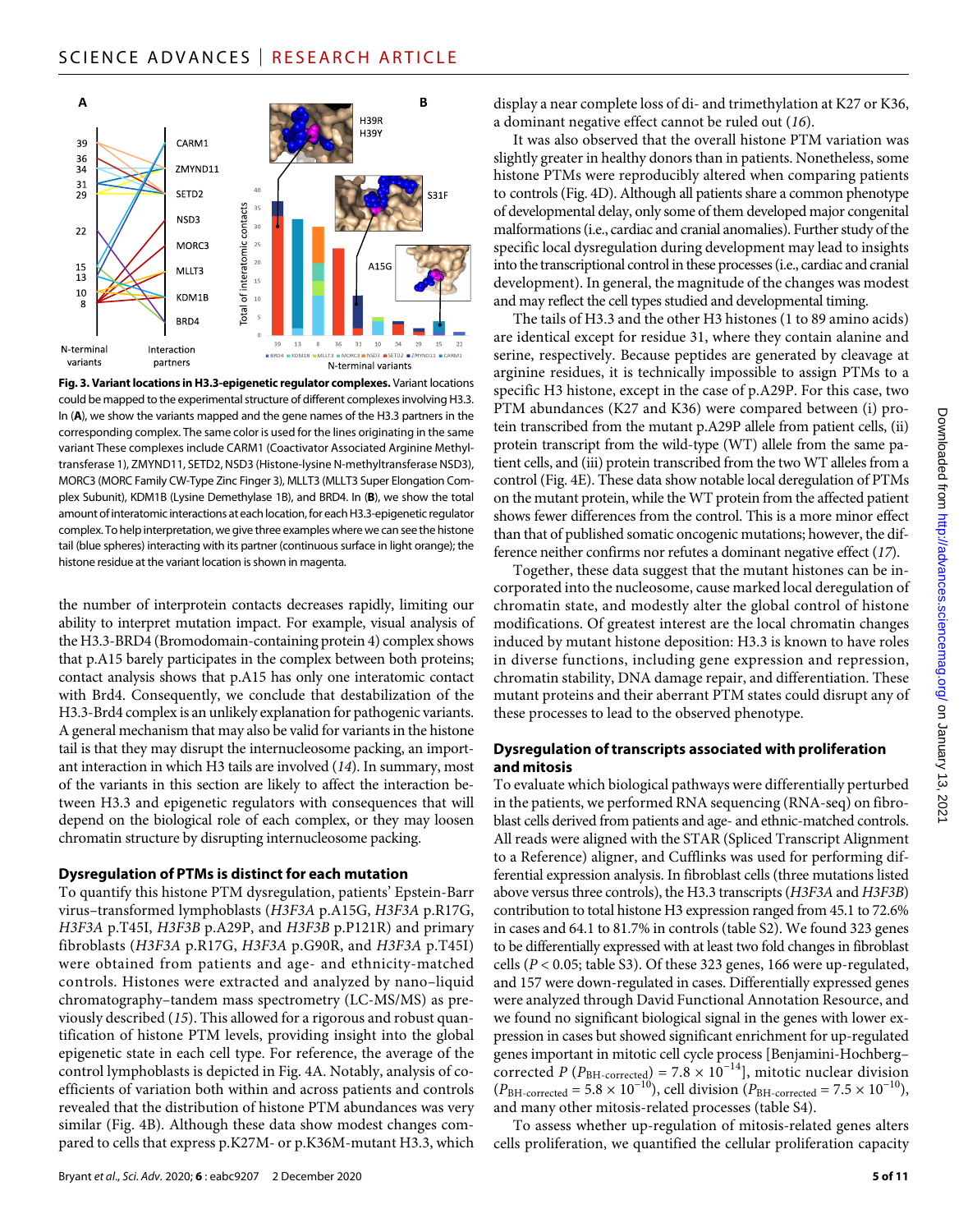

**Fig. 4. qMS analysis of patient samples.** (**A**) Average profile of PTMs on canonical histones H3 and H4 across control lymphoblasts. Error bars represent SD (*n* = 9 donors; 3 biological replicates each). (**B**) Tukey boxplot depicting the coefficients of variation of 73 modified histone H3 and H4 peptides detected by nano–LC-MS/MS (biological variance: across all 14 donors; patient variance: across five patients; control variance: across nine controls). (**C**) Average histone H3.3 protein abundance (relative to total histone H3) in patient and control lymphoblasts. Error bars represent SD. (**D**) Volcano plot demonstrating significantly altered histone PTMs in patients versus controls. Dotted line represents *P* < 0.05 significance threshold. (**E**) K9 and K14 PTM abundances were compared between (i) protein transcribed from the mutant p.A15G allele from patient cells, (ii) protein transcript from the wild-type (WT) allele from the same patient cells, and (iii) protein transcribed from the WT alleles from a control. Note that the peptide from amino acids 9 to 17 is indistinguishable between canonical H3 and H3.3, so the WT peptide encompasses both. (**F**) A29P is the only mutation occurring on the same peptide that distinguishes H3.3 from H3. PTMs that fall on this peptide are compared across the mutant peptide, the WT peptide from the mutant sample, and the average profile of the peptide from control samples. \**P* < 0.05, \*\**P* < 0.01, and \*\*\**P* < 0.001. This shows notable local deregulation of PTMs on the mutant peptide. qMS, quantitative mass spectrometry.

of five patient fibroblast lines compared to six age- and sex-matched control fibroblast lines. Patient lines had increased cell proliferation, notably at 72 and 96 hours (Fig. 5A). Furthermore, all five patient lines shared similar viability to the six control lines (Fig. 5B). Cell cycle analyses showed that *H3F3A* p.G90R and *H3F3A* p.T45I had a similar cell cycle profile to the control lines, while *H3F3A* p.R17G showed a decrease in cells in  $G_1$  phase and an increase in cells in S phase compared to all three control lines (Fig. 5C).

#### **Deficit in neural crest–derived cells in a zebrafish model**

A dominant zebrafish model (p.D123N) derived from a forward genetic screen has been previously reported with craniofacial abnormalities, which were replicated in our patient cohort (Fig. 6A) (*18*). This heterozygous missense variant replicates the dominant inheritance observed in humans and is only two amino acids away from a mutation identified in an affected patient (p.Q125R). Further investigation of this model also reveals a defect in foxd3-positive neural crest–derived glia, as well as melanocytes and xanthophores (Fig. 6, B to D.) The loss of glial cells may relate to the hypomyelination phenotype that is noted on the brain MRIs of over one-third of the H3.3 cohort as glial cells are the cell type responsible for myelination.

#### **DISCUSSION**

The discovery of missense mutations in H3.3 that cause a neurodevelopmental disorder, but not cancer, has profound implications for future research in histone biology. Until now, H3.3 mutations have only been directly linked to cancer (*6*). These specific mutations that cause a neurodevelopmental phenotype are distinct from the ones that cause cancer. The cancer mutations are mostly in lysines in the histone tail, while the only lysine mutation in our cohort is p.K36E. When this lysine-36 is mutated in cancer, it is mutated to methionine and not glutamate (*19*). The patient with the p.K36E mutation was 32 years old when he was last evaluated and still had no signs of cancer, suggesting that the p.K36E mutation does not lead to a strongly increased risk of malignancy. The only other variant in our cohort that is similar to a cancer-linked variant is the p.G34V mutation in *H3F3B*. This p.G34V variant in *H3F3A* has been shown to cause cancer only when combined with mutations in ATRX/DAXX (ATRX Chromatin Remodeler/Death Domain Associated Protein) and TP53 (TAR-DNA binding protein-43) (*19*). Understanding why the somatic p.G34V variant causes cancer, but germline variants cause a neurodevelopmental phenotype, is currently unknown and requires further study.

Notably, although the mutations are spread throughout the coding sequence, they all converge on a similar phenotype. Each mutation affects different specific interactions but converge on the same phenotype. This suggests that the phenotype is due to dysregulation of H3.3 in general and not limited to a single mechanism. Molecular modeling revealed that mutations in the histone core likely affect nucleosome stability, while the mutations in the tail affect various protein-protein interactions. In addition to molecular modeling data, previous work in other species such as yeast can provide insights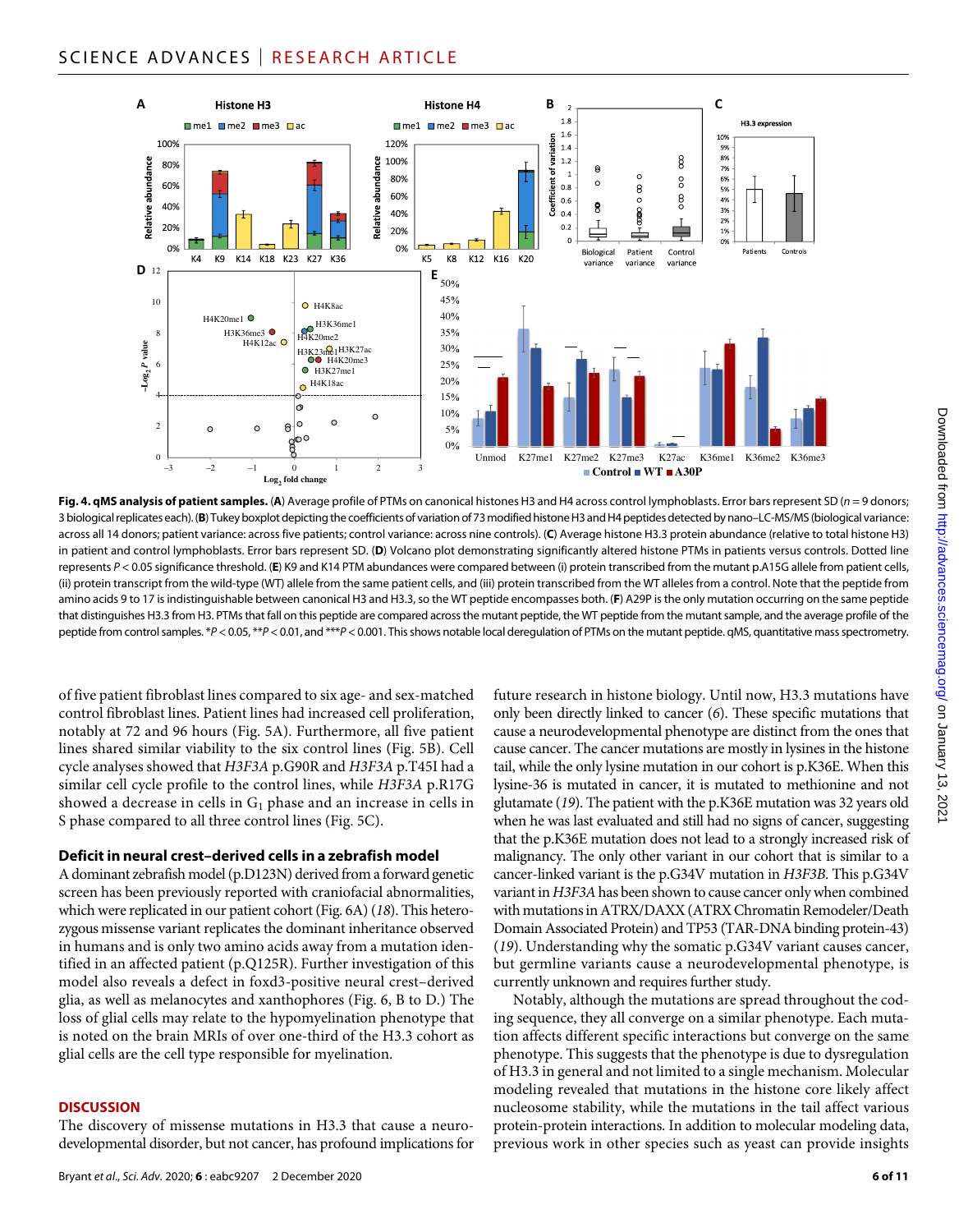

**Fig. 5. Cellular dynamics of patient fibroblasts.** (**A**) Five *H3F3A/B* patient fibroblast lines (*H3F3B*: p.G34V; *H3F3A*: p.R17G; *H3F3A*: p.G90R; *H3F3A*: p.T45I; and *H3F3B*: p.V117V or p.S146X in alternate transcript) demonstrated increased proliferation over six matched controls. \*\**P* < 0.005 and \*\*\**P* < 0.0005. Data represent means ± SEM of three biological replicates using three technical replicates each. (**B**) The same five *H3F3A/B* patient fibroblasts and six controls show no major differences in cell viability. The data represent the means ± SEM of four biological replicates using two technical replicates each. (C) Cell cycle analysis showed differences in the S ( $P = 0.0127$ ) and G<sub>2</sub> (P = 0.0338) phase in the same five patient cell line compared to the six control fibroblast lines. Data represent the means ± SEM of four biological replicates using two technical replicates each.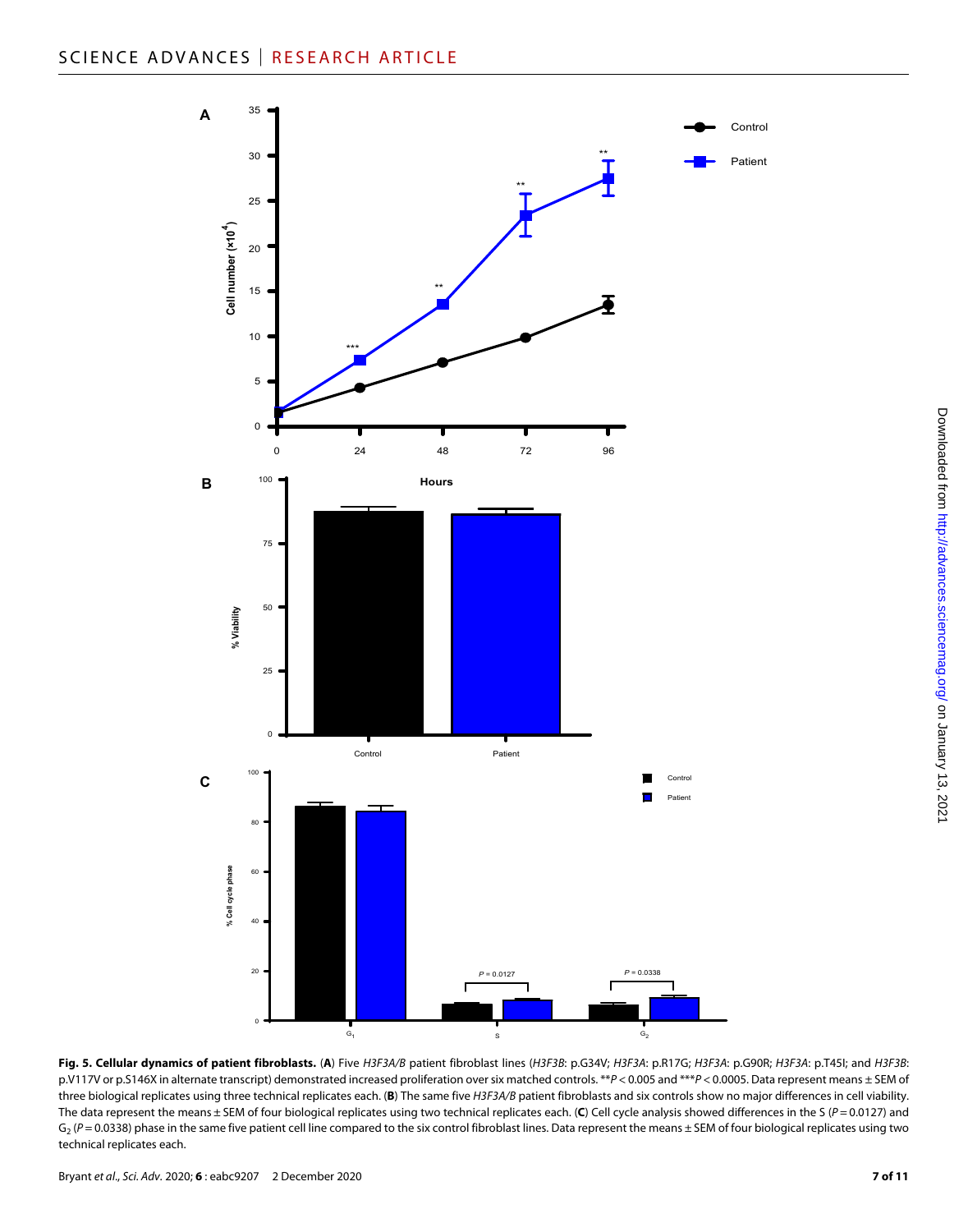

**Fig. 6. Requirement of H3.3A for neural crest–derived glia and pigment cells.** (**A**) Ventral whole-mount views of larval zebrafish heads at 5 dpf stained with Alcian Blue. Homozygous h3f3a<sup>db1092</sup> mutants display complete loss of neural crest-derived jaw cartilages (n = 10/10). (**B** to **D**) In situ hybridization of zebrafish embryos for markers of glia (*foxd3*; 24 hpf), melanocytes (*dct*; 27 hpf), and xanthophores (*xdh*; 27 hpf). Homozygous *h3f3adb1092* mutants injected at the one-cell stage with a control mCherry RNA show partial reductions in cranial glia (*n* = 5), melanocytes (*n* = 4), and xanthophores (*n* = 3), while those injected with dominant-negative H3f3a RNA to further reduced H3.3A function show complete loss of melanocytes (*n* = 5) and severe reductions of glia (*n* = 6) and xanthophores (*n* = 4) throughout cranial and trunk regions.

into the pathogenic mechanism of these variants. Of particular interest, two of the five amino acids that differentiate H3.3 from canonical H3 (p.S31 and p.G90) are mutated in our patient cohort. Both p.S31 and p.G90 are essential for proper recognition of H3.3 by other proteins. Mutagenic analysis in yeast shows that mutations at p.G90 prevent H3.3-specific chaperones DAXX and UBN1 (Ubinuclein 1) from binding (*20*). The serine at position 31 is required for recognition of H3.3 by ZMYND11 (*21*). Mutations in ZMYND11 cause an autosomal dominant neurodevelopmental phenotype similar to that seen in our patient cohort, including hypotonia, seizures, dysmorphic facial features, and developmental delay (*22*). A second mutation in our patient cohort, p.G34V, has also been shown to disrupt ZMYND11 binding to H3.3 (*21*). Other variants may disrupt histone octamer formation, nucleosome sliding, and chaperone binding based on mutagenic analysis of both H3 and H3.3 in model organisms (*23*–*25*). We hypothesized that additional missense mutations in our cohort induce epigenetic dysregulation of histone PTMs. These histones' PTMs within the nucleosome affect chromatin state, mitotic initiation, protein-chromatin interactions, and gene expression (*26*–*30*). Specific PTMs of unincorporated histones also mediate chaperone recognition before incorporation into the nucleosome (*31*).

The fact that all of these mutations are heterozygous is particularly noteworthy. Since there are two genes that produce H3.3, a heterozygous mutation in one of them means that 75% of the alleles are WT. A missense mutation in only 25% of the alleles is sufficient to cause global developmental delay, hypomyelination, cortical atrophy, and craniofacial anomalies. *H3F3A* and *H3F3B* are not expressed at the same levels so the amount of mutant protein could be more or less than 25% in any individual patient or tissue at any particular time; however, we observe the same phenotype regardless of whether the mutation is in *H3F3A* or *H3F3B* so a higher expression level from one of the genes cannot explain the severity of the phenotype. The fact that a single missense mutation in one allele causes such a severe phenotype strongly supports the importance of tight

regulation of histones and histone PTMs. Furthermore, since our studies showed that the changes in the PTMs are in cis on the mutant H3.3 and not in trans on the WT H3.3 in the same nucleosome as is observed in the cancer causing mutations, the severity of the phenotype cannot be explained by a global dysregulation of PTMs.

Although the exact mechanism of the cellular pathology in these patients is unclear, H3.3 is vital for normal neurologic functioning. A recent study showed that H3.3 begins to replace H3.1 and H3.2 in postnatal mouse and human brains in a time-dependent manner and displaces these canonical H3 variants almost completely in adulthood. The important role of H3.3 over time may explain the unique neurodegenerative phenotype, as mice with decreased H3.3 expression in the hippocampus have impaired long-term memory (*32*). Humans with major depressive disorder have increased percentages of H3.3 in the nucleus accumbens, which is modulated by antidepressant therapy (*33*). This suggests that H3.3 modulators may represent potential targeted therapies for H3.3-related disorders and perhaps associated neuropsychiatric conditions in the general population. Future studies in patient-derived induced pluripotent stem cell neural cell types may further elucidate the underlying pathology.

Although these are the first germline variants associated with histone H3, germline variants in histones H1 and H4 with similar features have been reported. The overgrowth and neurodevelopmental delay associated with Rahman syndrome (MIM 617537) are caused by truncating variants in H1 Histone Family, Member E (*HIST1H1E*). (*34*) Recently, two specific germline variants in histone H4, which caused delayed growth and neurodevelopment, have been described in two families (*35*). In addition, there are many neurodevelopmental disorders associated with the histone lysine methylases and demethylases. These histone-related disorders provide a unique window into the role of histones in the control of development and growth.

In conclusion, we show here that heterozygous de novo missense variants in *H3F3A* and *H3F3B*, coding for H3.3, are associated with a previously undescribed phenotype of developmental delay,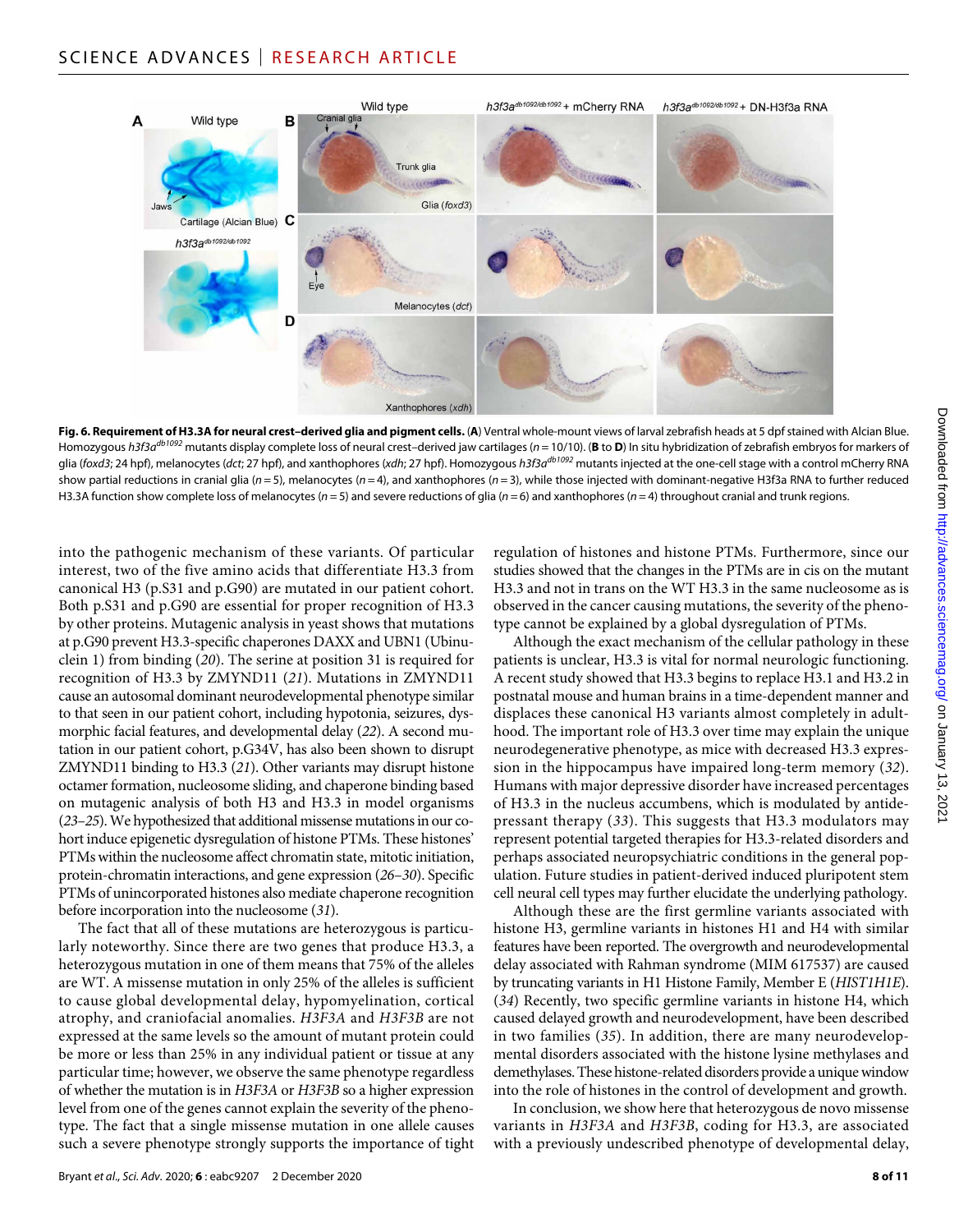neurodegeneration, epilepsy, facial dysmorphism, and congenital anomalies. The functional effects of these mutations appear to be different from those that are well-studied in cancer and may offer a target for therapy for these and other patients.

#### **MATERIALS AND METHODS**

The Institutional Review Boards of Columbia University, the University of Michigan, Children's Hospital of Eastern Ontario, University Medical Center Hamburg-Eppendorf, and the Children's Hospital of Philadelphia approved this study. Informed consent was obtained from all individual participants included in the study. Additional informed consent was obtained from all individual participants for whom identifying information is included in this article.

### **Exome and genome sequencing**

Genomic DNA was extracted from whole blood from the affected children and their parents. Exome or genome sequencing was performed with a variety of standard capture kits and the general assertion criteria for variant classification following ACMGG/AMP (American College of Medical Genetics and Genomics/Association for Molecular Pathology) guidelines (*36*). There were no other variants in these patients that survived filtration and analysis using either dominant or recessive models and could explain the phenotypes.

### **Patient and control fibroblast cell lines**

Six healthy control cells lines that were matched to available patient cells for passage number, age, and sex were obtained from the Coriell Institute for Medical Research tissue bank. All these fibroblast samples were derived from skin biopsies performed either on the arm or on the leg of the patient. Only a portion of the patients who participated in our study agreed to donate cellular material, and the patient mutations that were analyzed reflect the sum of the viable donations.

#### **Histone derivatization and PTM analysis by nano–LC-MS**

Histones were purified in acid as previously described by Karch *et al.* (37). Acid-extracted histones (15 to 25 µg) were resuspended in 100 mM ammonium bicarbonate (pH 8), derivatized using propionic anhydride, and digested with trypsin as previously described (*37*). The resulting histone peptides were desalted using the C18 Stage Tips, dried using a centrifugal evaporator, and reconstituted using 0.1% formic acid in preparation for nano–LC-MS analysis.

Nano-LC was performed using the Thermo Fisher Scientific Easy nLC 1000 System equipped with a 75 µm by 20 cm in-house packed column using Reprosil-Pur C18-AQ (3 µm; Maisch GmbH, Germany). Buffer A was 0.1% formic acid, and buffer B was 0.1% formic acid in 100% acetonitrile. Peptides were resolved using a two-step gradient from 0 to 26% B over 45 min and then from 26 to 98% B over 10 min at a flow rate of 300 nl/min. The high-performance LC was coupled online to an Orbitrap Elite mass spectrometer operating in the positive mode using a Nanospray Flex ion source (Thermo Fisher Scientific) at 2.40 kV.MS was performed using data-independent acquisition (DIA) as previously described with slight modifications (*37*). Briefly, two full MS scans [mass/charge ratio (*m*/*z*), 300 to 100) were acquired in the Orbitrap with a resolution of 120,000 (at 200 *m*/*z*) every eight DIA MS/MS events using isolation windows of 50 *m*/*z* each (e.g., 300 to 350, 350 to 400… 650 to 700). The full MS scan is performed twice within the same duty cycle to allow for a more resolved definition of the precursor peak profile. MS/MS events were acquired in the

ion trap operating in normal mode. Fragmentation was performed using collision-induced dissociation in the ion trap mass analyzer with a normalized collision energy of 35. Automatic gain control (AGC) target and maximum injection time were  $10 \times 10^6$  and 50 ms for the full MS scan and  $10 \times 10^4$  and 150 ms for the MS/MS scan, respectively.

Data were searched using EpiProfile. The peptide relative ratio was calculated using the total area under the extracted ion chromatograms of all peptides with the same amino acid sequence (including all of its modified forms) as 100%. For isobaric peptides, the relative ratio of two isobaric forms was estimated by averaging the ratio for each fragment ion with different mass between the two species. Two to three biological replicates were analyzed per condition, and the relative abundance of each peptide modification was averaged across the runs.

### **Western blot validations**

Isolated histones were separated on a 4 to 12% NuPAGE bis-tris gel and transferred to a 0.2-µm nitrocellulose blotting membrane. Membranes were blocked in TBS-T [50 mM tris-HCl (pH 7.5), 150 mM NaCl, and 0.1% Tween 20] containing 5% milk powder and probed for H3.3 (Thermo Fisher Scientific, MA5-24667; 1:5000), H3 (Abcam, ab1791; 1:5000), and H4 (Abcam, ab7311; 1:5000) primary antibodies diluted in TBS-T containing 5% milk powder. This was followed by anti-rabbit horseradish peroxidase (Abcam, ab99697; 1:10,000) and visualized using enhanced chemiluminesence prime Western blotting detection chemiluminescent reagent.

### **RNA-seq expression analysis**

RNA was extracted using the RNeasy Mini Kit (QIAGEN) on the six samples at the same time. Extracted RNA samples underwent quality control assessment using Bioanalyzer (Agilent, Santa Clara, CA, USA) and were quantified using NanoDrop from NanoDrop Technologies (Wilmington, DE, USA). RNA libraries were prepared using the Illumina TruSeq RNA sample prep V2 with ribosomal RNA depletion and were sequenced using HiSeq 2500 sequencer (Illumina Inc., San Diego, CA, USA) at the Center for Applied Genomics at the Children's Hospital of Philadelphia per standard protocols (paired-end 100 base pairs). The RNA-seq data were aligned on the hg19 reference genome using STAR ([www.encodeproject.](http://www.encodeproject.org/software/star/) [org/software/star/\)](http://www.encodeproject.org/software/star/) and processed using Cufflinks [\(http://cole-trapnell](http://cole-trapnell-lab.github.io/cufflinks/)[lab.github.io/cufflinks/](http://cole-trapnell-lab.github.io/cufflinks/)). For each gene, we compared the expression levels between cases and controls. A gene was considered differentially expressed if the *P* value is less than 0.05 and fragments per kilobase of transcript per million mapped reads has at least twofold change. To identify overrepresented functional categories among genes that are differentially expressed, we performed annotation analysis using the David Functional Annotation Resource ([https://david.ncifcrf.gov/\)](https://david.ncifcrf.gov/). Multiple testing was adjusted using the Benjamini-Hochberg approach, and enrichment was declared if the adjusted *P* value is less than 0.05.

# **Cellular analysis**

Cellular proliferation was assayed with five patients and six control fibroblast cell lines; they were plated at 3  $\times$  10<sup>4</sup> cells per well and then were manually counted at baseline, 24, 48, 72, and 96 hours. Then, the means ± SEM of three biological replicates using three technical replicates each were analyzed. Cell viability was analyzed with three patients and three control fibroblast cell lines; the cells were plated and grown until ~80% confluent. Then, they were stained for annexin V/propidium iodide (PI), and fluorescence-activated cell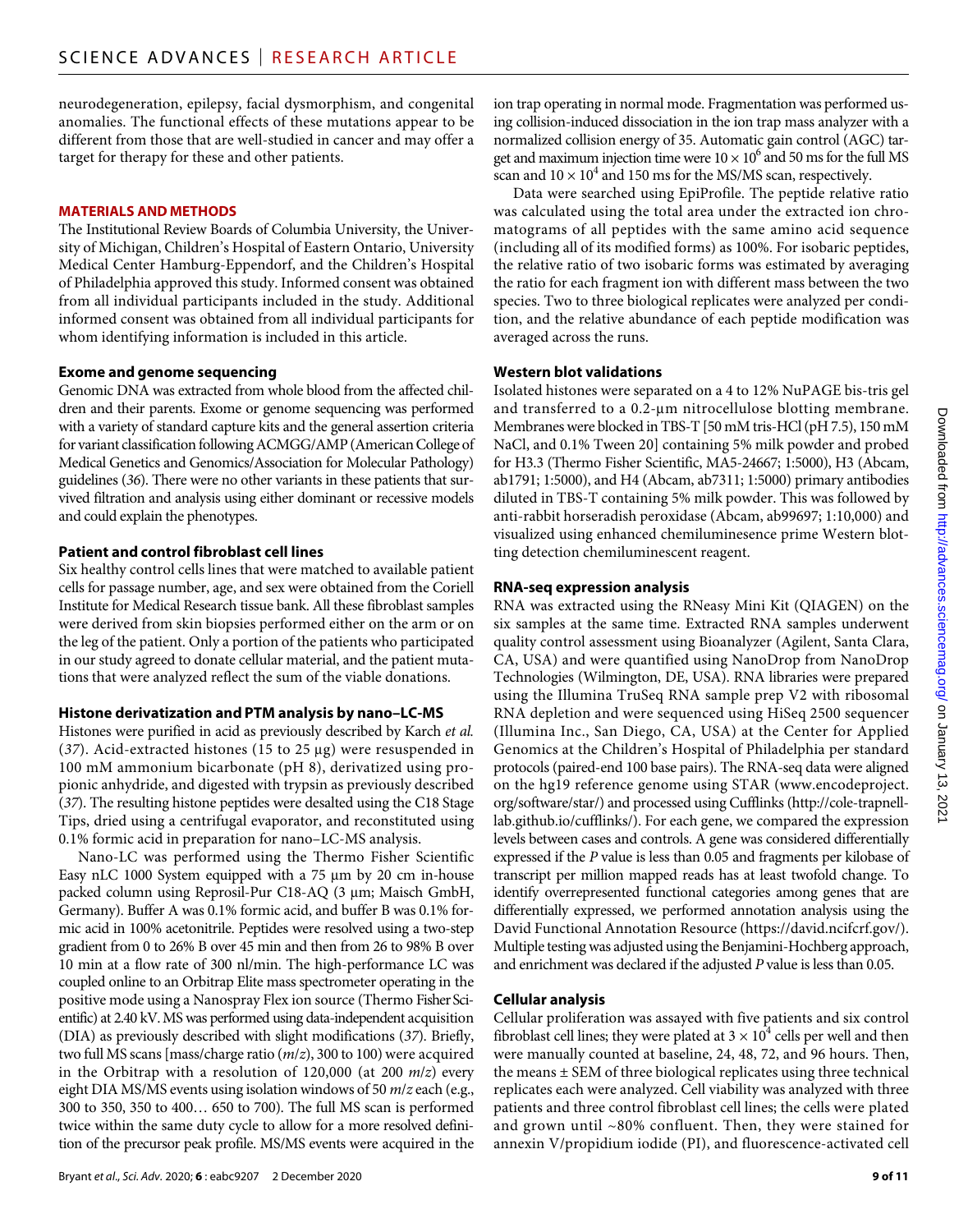sorting (FACS) was performed on Accuri C6 (BD Biosciences). Then, the means  $\pm$  SEM of four biological replicates using two technical replicates each were analyzed. Cell cycle analysis was performed with three patients and three control fibroblast cell lines; the cells were plated and grown until ~80% confluent. They were then stained for PI, and FACS was performed on Calibur and analyzed by FlowJo. Then, the means  $\pm$  SEM of four biological replicates using two technical replicates each were analyzed.

# **Zebrafish analysis**

All zebrafish experiments were approved by the University of Southern California Institutional Animal Care and Use Committee (protocol #20258). *h3f3adb1092* mutants were genotyped, and control mCherry or dominant-negative D123N H3f3a mRNAs were prepared and injected at 900 ng/µl into one-cell stage embryos as described (*18*). Acid-free cartilage staining with Alcian Blue was performed as described (*38*). In situ hybridization was performed with the probes and procedures described in (*18*). Images were captured on a Leica DM2500 compound microscope.

# **Computational analysis of structural location ofthe variants**

For each H3.3 variant location, we analyzed its pattern of interatomic contacts (see below) using experimental structural information. The list of known structures was retrieved from the UniProt record of H3.3 (P84243). In all cases, the structure of H3.3 was incomplete, that is, only a fragment in complex with other proteins is described. For each variant, we identified the Protein Data Bank (PDB) entries that provided information about its location. We provide a table of the PDB files used in table S5.

# **Computing interactions at the native locus**

For each variant, we computed the network of interatomic interactions of the native residue. This network was obtained following a simple protocol: (i) retrieve the corresponding PDB, (ii) compute the network of interactions for all the protein residues using Ring, (iii) extract the interaction data corresponding to the native residue, and (iv) organize these interaction data into three groups [intramonomer (within the same H3.3 monomer), intermonomer (between H3.3 monomer and other proteins), and H3.3-DNA] (*39*). Intramonomer interactions were only kept when the atoms involved came from residue pairs (*i*,*j*) separated by more than two residues in sequence, i.e.,  $|i - j| > 2$ . Ring computations were executed with default parameters, except for "interaction type," which was set to "all." H3.3-DNA contacts were only included if their distance was lower than 5.5 Å.

# **SUPPLEMENTARY MATERIALS**

Supplementary material for this article is available at [http://advances.sciencemag.org/cgi/](http://advances.sciencemag.org/cgi/content/full/6/49/eabc9207/DC1) [content/full/6/49/eabc9207/DC1](http://advances.sciencemag.org/cgi/content/full/6/49/eabc9207/DC1)

[View/request a protocol for this paper from](https://en.bio-protocol.org/cjrap.aspx?eid=10.1126/sciadv.abc9207) *Bio-protocol*.

#### **REFERENCES AND NOTES**

- 1. Z. Zhao, A. Shilatifard, Epigenetic modifications of histones in cancer. *Genome Biol.* **20**, 245 (2019).
- 2. J. H. Kim, J. H. Lee, I. S. Lee, S. B. Lee, K. S. Cho, Histone lysine methylation
- and neurodevelopmental disorders. *Int. J. Mol. Sci.* **18**, 1404 (2017). 3. C. J. Peter, S. Akbarian, Balancing histone methylation activities in psychiatric disorders. *Trends Mol. Med.* **17**, 372–379 (2011).
- 4. R. A. Bagchi, K. L. Weeks, Histone deacetylases in cardiovascular and metabolic diseases. *J. Mol. Cell. Cardiol.* **130**, 151–159 (2019).
- 5. R. N. Wickramasekara, H. A. F. Stessman, Histone 4 lysine 20 methylation: A case for neurodevelopmental disease. *Biology* **8**, 11 (2019).
- 6. J. Schwartzentruber, A. Korshunov, X. Y. Liu, D. T. Jones, E. Pfaff, K. Jacob, D. Sturm, A. M. Fontebasso, D. A. Quang, M. Tonjes, V. Hovestadt, S. Albrecht, M. Kool, A. Nantel, C. Konermann, A. Lindroth, N. Jager, T. Rausch, M. Ryzhova, J. O. Korbel, T. Hielscher, P. Hauser, M. Garami, A. Klekner, L. Bognar, M. Ebinger, M. U. Schuhmann, W. Scheurlen, A. Pekrun, M. C. Fruhwald, W. Roggendorf, C. Kramm, M. Durken, J. Atkinson, P. Lepage, A. Montpetit, M. Zakrzewska, K. Zakrzewski, P. P. Liberski, Z. Dong, P. Siegel, A. E. Kulozik, M. Zapatka, A. Guha, D. Malkin, J. Felsberg, G. Reifenberger, A. vonDeimling, K. Ichimura, V. P. Collins, H. Witt, T. Milde, O. Witt, C. Zhang, P. Castelo-Branco, P. Lichter, D. Faury, U. Tabori, C. Plass, J. Majewski, S. M. Pfister, N. Jabado, Driver mutations in histone H3.3 and chromatin remodelling genes in paediatric glioblastoma. *Nature* **482**, 226–231 (2012).
- 7. A. Maver, G. Cuturilo, S. J. Ruml, B. Peterlin, Clinical next generation sequencing reveals an H3F3A gene as a new potential gene candidate for microcephaly associated with severe developmental delay, intellectual disability and growth retardation. *Balkan J. Med. Genet.* **22**, 65–68 (2019).
- 8. T. H. Ederveen, I. K. Mandemaker, C. Logie, The human histone H3 complement anno 2011. *Biochim. Biophys. Acta* **1809**, 577–586 (2011).
- 9. C. W. Jang, Y. Shibata, J. Starmer, D. Yee, T. Magnuson, Histone H3.3 maintains genome integrity during mammalian development. *Genes Dev.* **29**, 1377–1392 (2015).
- 10. K. M. Bush, B. T. Yuen, B. L. Barrilleaux, J. W. Riggs, H. O'Geen, R. F. Cotterman, P. S. Knoepfler, Endogenous mammalian histone H3.3 exhibits chromatin-related functions during development. *Epigenetics Chromatin* **6**, 7 (2013).
- 11. A. Sakai, B. E. Schwartz, S. Goldstein, K. Ahmad, Transcriptional and developmental functions of the H3.3 histone variant inDrosophila. *Curr. Biol.* **19**, 1816–1820 (2009).
- 12. K. K. Lim, T. Y. Ong, Y. R. Tan, E. G. Yang, B. Ren, K. S. Seah, Z. Yang, T. S. Tan, B. W. Dymock, E. S. Chen, Mutation of histone H3 serine 86 disrupts GATA factor Ams2 expression and precise chromosome segregation in fission yeast. *Sci. Rep.* **5**, 14064 (2015).
- 13. M. Lek, K.J. Karczewski, E. V. Minikel, K. E. Samocha, E. Banks, T. Fennell, A. H.O'Donnell-Luria, J. S. Ware, A. J. Hill, B. B. Cummings, T. Tukiainen, D. P. Birnbaum, J. A. Kosmicki, L. E. Duncan, K. Estrada, F. Zhao, J. Zou, E. Pierce-Hoffman, J. Berghout, D. N. Cooper, N. Deflaux, M. DePristo, R. Do, J. Flannick, M. Fromer, L. Gauthier, J. Goldstein, N. Gupta, D. Howrigan, A. Kiezun, M. I. Kurki, A. L. Moonshine, P. Natarajan, L. Orozco, G. M. Peloso, R. Poplin, M. A. Rivas, V. Ruano-Rubio, S. A. Rose, D. M. Ruderfer, K. Shakir, P. D. Stenson, C. Stevens, B. P. Thomas, G. Tiao, M. T. Tusie-Luna, B. Weisburd, H. H. Won, D. Yu, D. M. Altshuler, D. Ardissino, M. Boehnke, J. Danesh, S. Donnelly, R. Elosua, J. C. Florez, S. B. Gabriel, G. Getz, S. J. Glatt, C. M. Hultman, S. Kathiresan, M. Laakso, S. McCarroll, M. I. McCarthy, D. McGovern, R. McPherson, B. M. Neale, A. Palotie, S. M. Purcell, D. Saleheen, J. M. Scharf, P. Sklar, P. F. Sullivan, J. Tuomilehto, M. T. Tsuang, H. C. Watkins, J. G. Wilson, M. J. Daly, D. G. MacArthur; C. Exome Aggregation, Analysis of proteincoding genetic variation in 60,706 humans. *Nature* **536**, 285–291 (2016).
- 14. S. Pepenella, K. J. Murphy, J. J. Hayes, Intra- and inter-nucleosome interactions of the core histone tail domains in higher-order chromatin structure. *Chromosoma* **123**, 3–13 (2014).
- 15. S. Sidoli, B. A. Garcia, Properly reading the histone code by MS-based proteomics. *Proteomics* **15**, 2901–2902 (2015).
- 16. S. Papillon-Cavanagh, C. Lu, T. Gayden, L. G. Mikael, D. Bechet, C. Karamboulas, L. Ailles, J. Karamchandani, D. M. Marchione, B. A. Garcia, I. Weinreb, D. Goldstein, P. W. Lewis, O. M. Dancu, S. Dhaliwal, W. Stecho, C. J. Howlett, J. S. Mymryk, J. W. Barrett, A. C. Nichols, C. D. Allis, J. Majewski, N. Jabado, Impaired H3K36 methylation defines a subset of head and neck squamous cell carcinomas. *Nat. Genet.* **49**, 180–185 (2017).
- 17. P. W. Lewis, M. M. Muller, M. S. Koletsky, F. Cordero, S. Lin, L. A. Banaszynski, B. A. Garcia, T. W. Muir, O. J. Becher, C. D. Allis, Inhibition of PRC2 activity by a gain-of-function H3 mutation found in pediatric glioblastoma. *Science* **340**, 857–861 (2013).
- 18. S. G. Cox, H. Kim, A. T. Garnett, D. M. Medeiros, W. An, J. G. Crump, An essential role of variant histone H3.3 for ectomesenchyme potential ofthe cranial neural crest. *PLOS Genet.* **8**, e1002938 (2012).
- 19. B. R. Lowe, L. A. Maxham, J.J. Hamey, M. R. Wilkins, J. F. Partridge, Histone H3 mutations: An updated view oftheir role in chromatin deregulation andcancer. *Cancers* **11**, 660 (2019).
- 20. M. D. Ricketts, B. Frederick, H. Hoff, Y. Tang, D. C. Schultz, T. Singh Rai, M. Grazia Vizioli, P. D. Adams, R. Marmorstein, Ubinuclein-1 confers histone H3.3-specific-binding by the HIRA histone chaperone complex. *Nat. Commun.* **6**, 7711 (2015).
- 21. H. Wen, Y. Li, Y. Xi, S. Jiang, S. Stratton, D. Peng, K. Tanaka, Y. Ren, Z. Xia, J. Wu, B. Li, M. C. Barton, W. Li, H. Li, X. Shi, ZMYND11 links histone H3.3K36me3 to transcription elongation and tumour suppression. *Nature* **508**, 263–268 (2014).
- 22. A. M. Moskowitz, N. Belnap, A. L. Siniard, S. Szelinger, A. M. Claasen, R. F. Richholt, M. De Both, J. J. Corneveaux, C. Balak, I. S. Piras, M. Russell, A. L. Courtright, S. Rangasamy, K. Ramsey, D. W. Craig, V. Narayanan, M. J. Huentelman, I. Schrauwen, A de novo missense mutation in ZMYND11 is associated with global developmental delay, seizures, and hypotonia. *Cold Spring Harb. Mol. Case Stud.* **2**, a000851 (2016).
- 23. P. Johnson, V. Mitchell, K. McClure, M. Kellems, S. Marshall, M. K. Allison, H. Lindley, H. T. Nguyen, J. E. Tackett, A. A. Duina, A systematic mutational analysis of a histone H3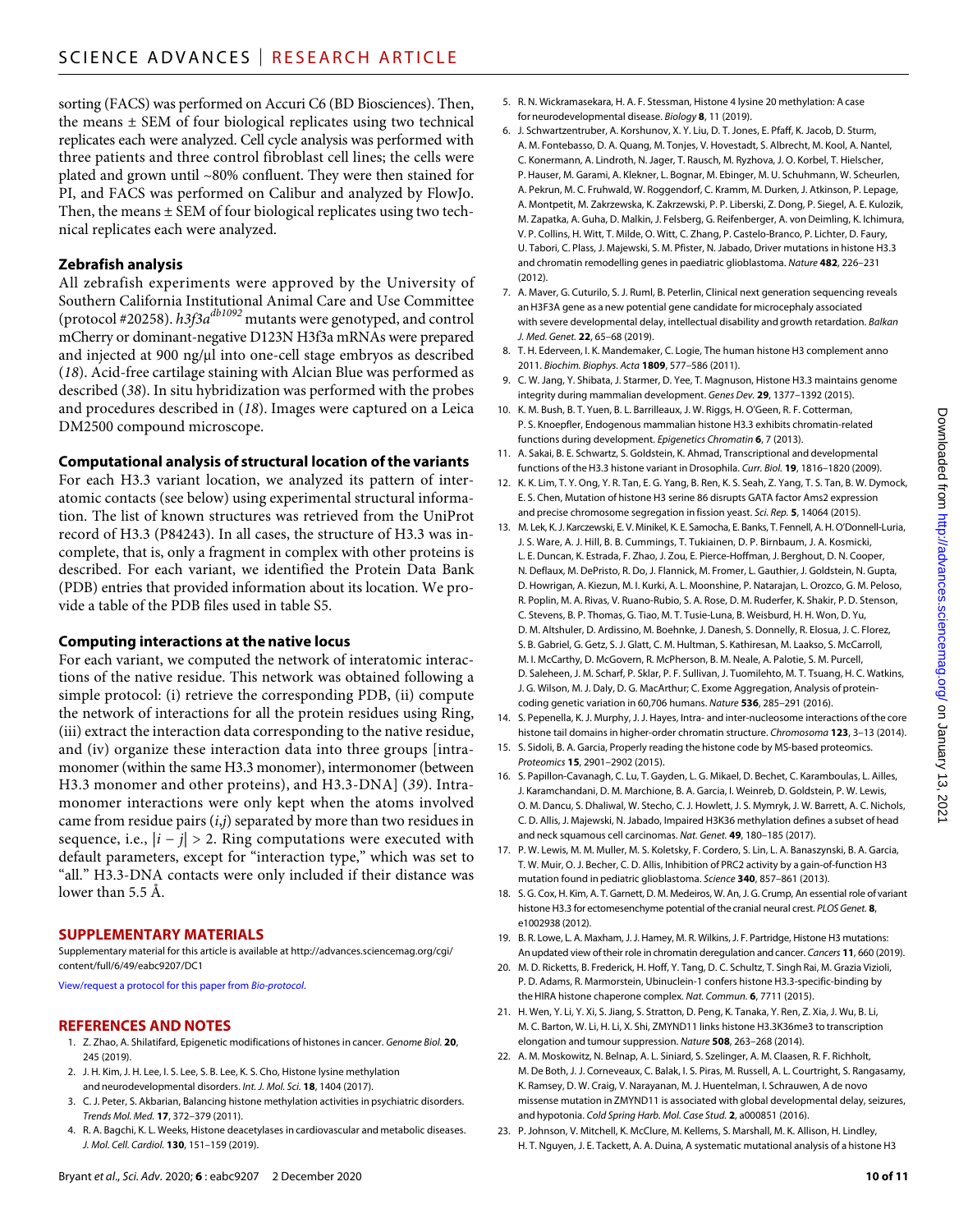residue in budding yeast provides insights into chromatin dynamics. *G3* **5**, 741–749 (2015).

- 24. A. Norris, M. A. Bianchet, J. D. Boeke, Compensatory interactions between Sir3p and the nucleosomal LRS surface imply their direct interaction. *PLOS Genet.* **4**, e1000301 (2008).
- 25. K. Matsubara, N. Sano, T. Umehara, M. Horikoshi, Global analysis of functional surfaces of core histones with comprehensive point mutants. *Genes Cells* **12**, 13–33 (2007).
- 26. S. B. Hake, C. D. Allis, Histone H3 variants and their potential role in indexing mammalian genomes: The "H3 barcode hypothesis". *Proc. Natl. Acad. Sci. U.S.A.* **103**, 6428–6435  $(2006)$
- 27. A. Schulmeister, M. Schmid, E. M. Thompson, Phosphorylation of the histone H3.3 variant in mitosis and meiosis of the urochordate Oikopleura dioica. *Chromosome Res.* **15**, 189–201 (2007).
- 28. P. N. Lau, P. Cheung, Histone code pathway involving H3 S28 phosphorylation and K27 acetylation activates transcription and antagonizes polycomb silencing. *Proc. Natl. Acad. Sci. U.S.A.* **108**, 2801–2806 (2011).
- 29. A. Sawicka, C. Seiser, Histone H3 phosphorylation—A versatile chromatin modification for different occasions. *Biochimie* **94**, 2193–2201 (2012).
- 30. F. T. Chang, F. L. Chan, J. D. R. McGhie, M. Udugama, L. Mayne, P. Collas, J. R. Mann, L. H. Wong, CHK1-driven histone H3.3 serine 31 phosphorylation is important for chromatin maintenance and cell survival in human ALT cancer cells. *Nucleic Acids Res.* **43**, 2603–2614 (2015).
- 31. R. J. Burgess, Z. Zhang, Histone chaperones in nucleosome assembly and human disease. *Nat. Struct. Mol. Biol.* **20**, 14–22 (2013).
- 32. I. Maze, W. Wenderski, K. M. Noh, R. C. Bagot, N. Tzavaras, I. Purushothaman, S. J. Elsasser, Y. Guo, C. Ionete, Y. L. Hurd, C. A. Tamminga, T. Halene, L. Farrelly, A. A. Soshnev, D. Wen, S. Rafii, M. R. Birtwistle, S. Akbarian, B. A. Buchholz, R. D. Blitzer, E. J. Nestler, Z. F. Yuan, B. A. Garcia, L. Shen, H. Molina, C. D. Allis, Critical role of histone turnover in neuronal transcription and plasticity. *Neuron* **87**, 77–94 (2015).
- 33. A. E. Lepack, R. C. Bagot, C. J. Pena, Y. E. Loh, L. A. Farrelly, Y. Lu, S. K. Powell, Z. S. Lorsch, O. Issler, H. M. Cates, C. A. Tamminga, H. Molina, L. Shen, E. J. Nestler, C. D. Allis, I. Maze, Aberrant H3.3 dynamics in NAc promote vulnerability to depressive-like behavior. *Proc. Natl. Acad. Sci. U.S.A.* **113**, 12562–12567 (2016).
- 34. K. Tatton-Brown, C. Loveday, S. Yost, M. Clarke, E. Ramsay, A. Zachariou, A. Elliott, H. Wylie, A. Ardissone, O. Rittinger, F. Stewart, I. K. Temple, T. Cole, C. Childhood Overgrowth, S. Mahamdallie, S. Seal, E. Ruark, N. Rahman, Mutations in epigenetic regulation genes are a major cause of overgrowth with intellectual disability. *Am. J. Hum. Genet.* **100**, 725–736 (2017).
- 35. F. Tessadori, J. C. Giltay, J. A. Hurst, M. P. Massink, K. Duran, H. R. Vos, R. M. van Es; Deciphering Developmental Disorders Study, R. H. Scott, K. L. I. van Gassen, J. Bakkers, G. van Haaften, Germline mutations affecting the histone H4 core cause a developmental syndrome by altering DNA damage response and cell cycle control. *Nat. Genet.* **49**, 1642–1646 (2017).
- 36. S. Richards, N. Aziz, S. Bale, D. Bick, S. Das, J. Gastier-Foster, W. W. Grody, M. Hegde, E. Lyon, E. Spector, K. Voelkerding, H. L. Rehm; ACMG Laboratory Quality Assurance Committee, Standards and quidelines for the interpretation of sequence variants: A joint consensus recommendation of the American College of Medical Genetics and Genomics and the Association for Molecular Pathology. *Genet. Med.* **17**, 405–423 (2015).
- 37. K. R. Karch, S. Sidoli, B. A. Garcia, Identification and quantification of histone PTMs using high-resolution mass spectrometry. *Methods Enzymol.* **574**, 3–29 (2016).
- 38. M. B. Walker, C. B. Kimmel, A two-color acid-free cartilage and bone stain for zebrafish larvae. *Biotech. Histochem.* **82**, 23–28 (2007).
- 39. D. Piovesan, G. Minervini, S. C. Tosatto, The RING 2.0 web server for high quality residue interaction networks. *Nucleic Acids Res.* **44**, W367–W374 (2016).

**Acknowledgments:** We thank the families for contribution. We also thank J. F. Deleuze, A. Boland, and V. Meyer from the CNRGH for genome sequencing and data primary analysis. **Funding:** Funding was provided by the French Foundation for Rare Diseases (Fondation maladies rares). This work was also supported in part by a grant from the from SFARI (to W.K.C.), JPB Foundation (to W.K.C.), and the Morton S. and Henrietta K. Sellner Professorship in Human Genetics (to J.W.I.), as well as an NIDDK T35 training grant (T35DK093430) (to E.F.J.). E.J.B. was

supported by a K12 training grant (K12HD043245-14) and the Roberts Collaborative. D.M. was supported by a T32 training grant (T32GM008275). Funding from NIH grants GM110174 and CA196539 to B.G. is acknowledged. This research was funded in part by the Estonian Science Foundation grant PUT0355 and PRG471. Analysis for one patient was provided by the Broad Institute of MIT and Harvard Center for Mendelian Genomics (Broad CMG) and was funded by the National Human Genome Research Institute, the National Eye Institute, and the National Heart, Lung, and Blood Institute grant UM1 HG008900 to D. MacArthur and H. Rehm. Support also provided by NIH T32 HD07466 (to M.H.W.), Alabama Genomic Health Initiative F170303004 through University of Alabama at Birmingham IRB (to A.C.H., J.D., and M.T.) The Toronto-based authors (to G.C., M.S.M., and D.C.) acknowledge support from the Centre for Genetic Medicine, The Centre for Applied Genomics, and the Norman Saunders Complex Care Initiative. The Care4Rare Canada Consortium is funded by Genome Canada, the Canadian Institutes of Health Research, the Ontario Genomics Institute, Ontario Research Fund, Genome Quebec, and Children's Hospital of Eastern Ontario Foundation. This work was also supported by Dipartimenti di Eccellenza 2018–2022 Project code D15D18000410001 to A.B. and Fondazione Bambino Gesù (Vite Coraggiose) and Italian Ministry of Health (CCR-2017-23669081) to M.T. **Author contributions:** A.B., A.C.H., A.J.Y., A.L., A.P.A.S., A.Z., B.F., C.F., C.G.S.P., C.T.R.M.S., D.H., D.N., E.Bri., E.Bro., E.V., F.C.R., H.K., G.B.F., G.G., J.A.M.-A., J.C.P., J.M.T., J.Ne., J.No., J.S.S., K.E.S., K.M., K.T., K.Wie., K.Wil., L.B., L.U., L.W.L., M.B., M.G.M., M.I.V.A., M.S., M.Ta., M.Th., N.H.P., N.L., R.J.L., R.R.L., S.A.S.V., S.F.N., S.J.C.S., S.M.-A., S.S.C., T.H., T.P., W.K.C., E.J.B., M.J.Lyo., M.J.Lar., W.C., E.She., E.Sel., K.J.W., A.W., G.M.S.M., N.P.-H., J.v.d.K., T.G., John Dean, J.Den., Joy Dean, A.R., H.P.C., M.C.W., L.M., C.N., A.A., D.Les., T.K., J.Win., J.Wan., C.B.C., A.Vol., A.Van., E.F.J., J.L.S., J.W.I., A.P., S.L., H.D., J.H., H.R., B.K., O.S., S.O., S.M., K.Ret., K.Rad., K.Õ., P.I., A.M.I., G.C., M.S.M., D.Chi., D.Car., M.M.W., and E.Z. contributed to the clinical evaluation of the affected individuals. R.B., J.A.L., B.R., Z.P., M.C., R.S., D.Les., M.W., K.Ret., K.Rad., T.M.S., K.G.M., R.G., K.R., C.M., K.L.H., B.C., S.Bez., S.Bar., T.B., S.K., R.R., M.H.W., K.D.K., Care4Rare Canada Consortium, CAUSES Study, DDD Study, and Undiagnosed Disease Program contributed to the molecular evaluation of the affected individuals. E.J.B., D.Les., H.H.H., M.E.M., B.G., D.M., K.J., Z.-F.Y., P.L., C.S., J.G.C., X.d.l.C., N.P., S.G.C., K.Wil., and D.Li contributed the functional evaluation of the variants found in the affected individuals. **Competing interests:** K.R. and K.M. are employees of GeneDx. W.K.C. and M.C. were employees of GeneDx. The authors declare that they have no other competing interests. **Data and materials availability:** Patient variants will be available in ClinVar. All patient materials may be obtained through a material transfer agreement. All other data needed to evaluate the conclusions in the paper are present in the paper and/or the Supplementary Materials. Additional data related to this paper may be requested from the authors.

Submitted 21 May 2020 Accepted 19 October 2020 Published 2 December 2020 10.1126/sciadv.abc9207

**Citation:** L. Bryant, D. Li, S. G. Cox, D. Marchione, E. F. Joiner, K. Wilson, K.Janssen, P. Lee, M. E. March, D. Nair, E. Sherr, B. Fregeau, K. J. Wierenga, A. Wadley, G. M. S. Mancini, N. Powell-Hamilton, J. van de Kamp, T. Grebe, J. Dean, A. Ross, H. P. Crawford, Z. Powis, M. Cho, M. C. Willing, L. Manwaring, R. Schot, C. Nava, A. Afenjar, D. Lessel, M. Wagner, T. Klopstock, J. Winkelmann, C. B. Catarino, K. Retterer, J. L. Schuette, J. W. Innis, A. Pizzino, S. Lüttgen, J. Denecke, T. M. Strom, K. G. Monaghan; DDD Study, Z.-F. Yuan, H. Dubbs, R. Bend, J. A. Lee, M. J. Lyons, J. Hoefele, R. Günthner, H. Reutter, B. Keren, K. Radtke, O. Sherbini, C. Mrokse, K. L. Helbig, S. Odent, B. Cogne, S. Mercier, S. Bezieau, T. Besnard, S. Kury, R. Redon, K. Reinson, M. H. Wojcik, K. Õunap, P. Ilves, A. M. Innes, K. D. Kernohan; Care4Rare Canada Consortium, G. Costain, M. S. Meyn, D. Chitayat, E. Zackai, A. Lehman, H. Kitson; CAUSES Study, M. G. Martin, J. A. Martinez-Agosto, S. F. Nelson, C. G. S. Palmer, J. C. Papp, N. H. Parker, J. S. Sinsheimer, E. Vilain, J. Wan, A. J. Yoon, A. Zheng, E. Brimble, G. B. Ferrero, F. C. Radio, D. Carli, S. Barresi, A. Brusco, M. Tartaglia, J. M. Thomas, L.Umana, M. M. Weiss, G. Gotway, K. E. Stuurman, M. L. Thompson, K. McWalter, C. T. R. M. Stumpel, S. J. C. Stevens, A. P. A. Stegmann, K. Tveten, A. Vøllo, T. Prescott, C. Fagerberg, L. W. Laulund, M. J. Larsen, M. Byler, R. R. Lebel, A. C. Hurst, J. Dean, S. A. Schrier Vergano, J. Norman, S. Mercimek-Andrews, J. Neira, M. I. Van Allen, N. Longo, E. Sellars, R. J. Louie, S. S. Cathey, E. Brokamp, D. Heron, M. Snyder, A. Vanderver, C. Simon, X. de la Cruz, N. Padilla, J. G. Crump, W. K. Chung, B. Garcia, H. H. Hakonarson, E. J. Bhoj, Histone H3.3 beyond cancer: Germline mutations in *Histone 3 Family 3A and 3B* cause a previously unidentified neurodegenerative disorder in 46 patients. *Sci. Adv.* **6**, eabc9207 (2020).